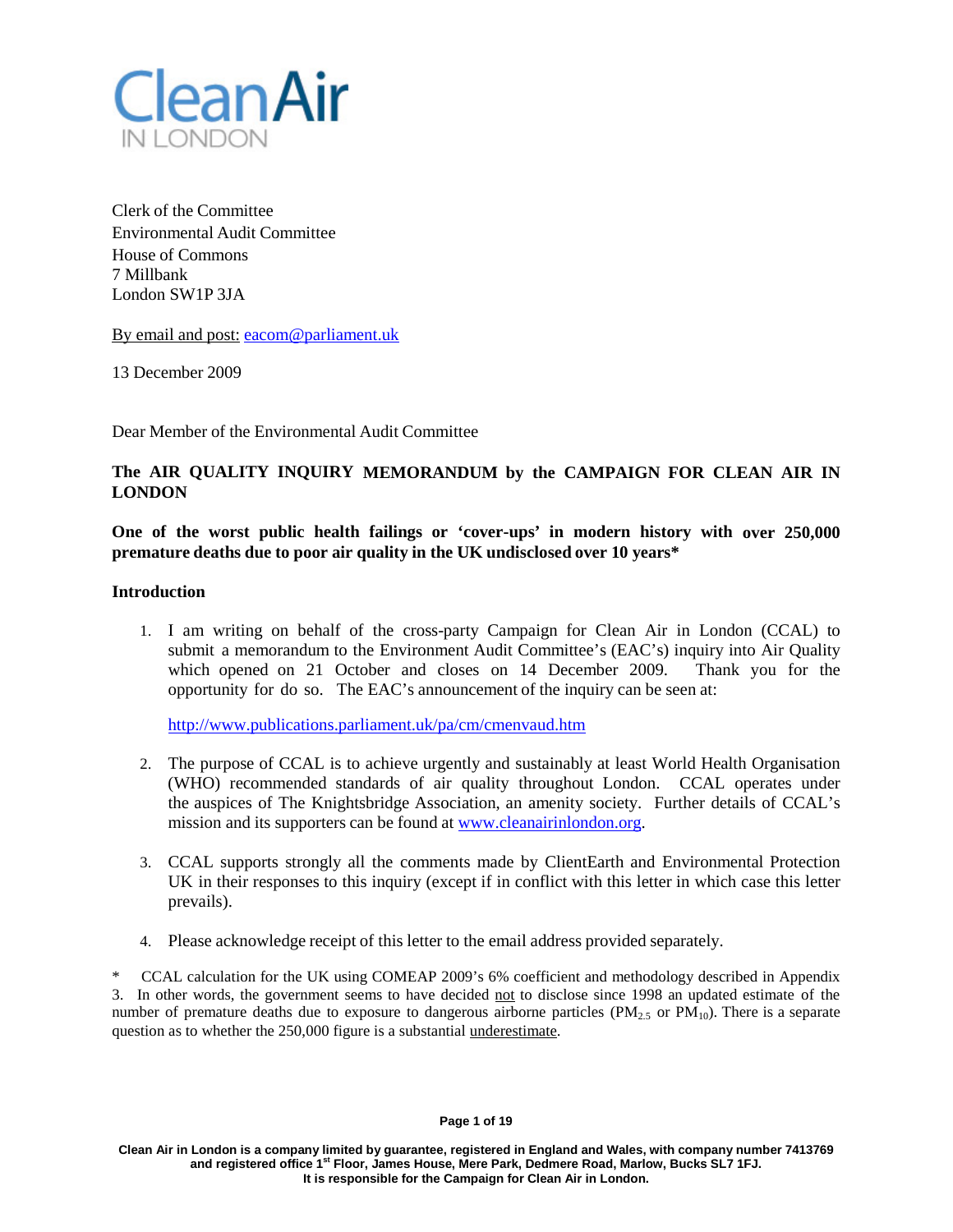

## **Summary**

- 5. **No effective strategy**: In CCAL's carefully considered view, the UK does not have an effective strategy to comply fully with air quality laws and shows no sign of developing one. The EAC's inquiry is therefore timely.
- 6. At separate public meetings in November and December 2009, highly respected members of COMEAP (the Committee on the Medical Effects of Air Pollution) were referring still to 8,100 premature deaths per year due to  $PM_{10}$  in urban areas of Great Britain (Table 1.1 on page 3 of the COMEAP 1998 report). CCAL can find no other official number disclosed by the government for total premature deaths due to  $PM_{2.5}$  or  $PM_{10}$  in the UK since 1998. The COMEAP 1998 report was titled 'Quantification of the Effects of Air Pollution on Health in the United Kingdom' and recommended a coefficient of 0.75% per 10  $\mu$ g/m<sup>3</sup> PM<sub>10</sub> (e.g. 1.07% PM<sub>2.5</sub>) See also:

[http://www.dh.gov.uk/en/Publicationsandstatistics/Publications/PublicationsPolicyAndG](http://www.dh.gov.uk/en/Publicationsandstatistics/Publications/PublicationsPolicyAndGuidance/DH_4006323) [uidance/DH\\_4006323](http://www.dh.gov.uk/en/Publicationsandstatistics/Publications/PublicationsPolicyAndGuidance/DH_4006323)

- 7. CCAL estimates, using COMEAP's 2009 recommendation of a 6% coefficient per 10 μg/m<sup>3</sup>  $PM_{2.5}$ , there were around 35,000 premature deaths due to dangerous airborne particles ( $PM_{2.5}$ ) (which would be the same for  $PM_{10}$  based on current government advice) in the UK in 2005 (and perhaps 51,537). See Appendix 2 and paragraph 25 below.
- 8. **Failings or 'cover-up' of the real health impact**: Assuming CCAL is correct, pending a better estimate from the government, it is not unreasonable to assume there have been some 350,000 premature deaths due to  $PM_{2.5}$  and/or  $PM_{10}$  over the last 10 years compared to the 81,000 premature deaths one might have assumed from COMEAP or government published figures. In CCAL's view, this 'gap' of over 250,000 may represent one of the biggest public health failings or 'cover-ups' in modern history. Action: We need clarity now on the actual and Precautionary Principle figures.
- 9. **CCAL is concerned separately, based on a close reading of the Peer Review of the COMEAP 2009 report, that COMEAP may be substantially underestimating the health impact at 6% per 10** μ**g/m<sup>3</sup> PM2.5. Higher coefficients of 12%, 15%, 16% and/or 17% are possible.**
- 10. **Modeling is not 'fit for purpose'**: The government's modeling of air quality concentrations over the last decade has not been 'fit for purpose'. It has pointed and continues to point to expected sharp reductions in concentrations of dangerous air pollutants. Each year, the government registers apparent 'surprise' when actual results show the opposite picture. What is more alarming is that the UK has justified less monitoring of air pollution than other countries on the back of its commitment to modeling. This is not acceptable and again endangers public health and the successful planning and delivery of an effective strategy to improve air quality. Action: Future strategy should assume no change in concentrations under business as usual until

### **Page 2 of 19**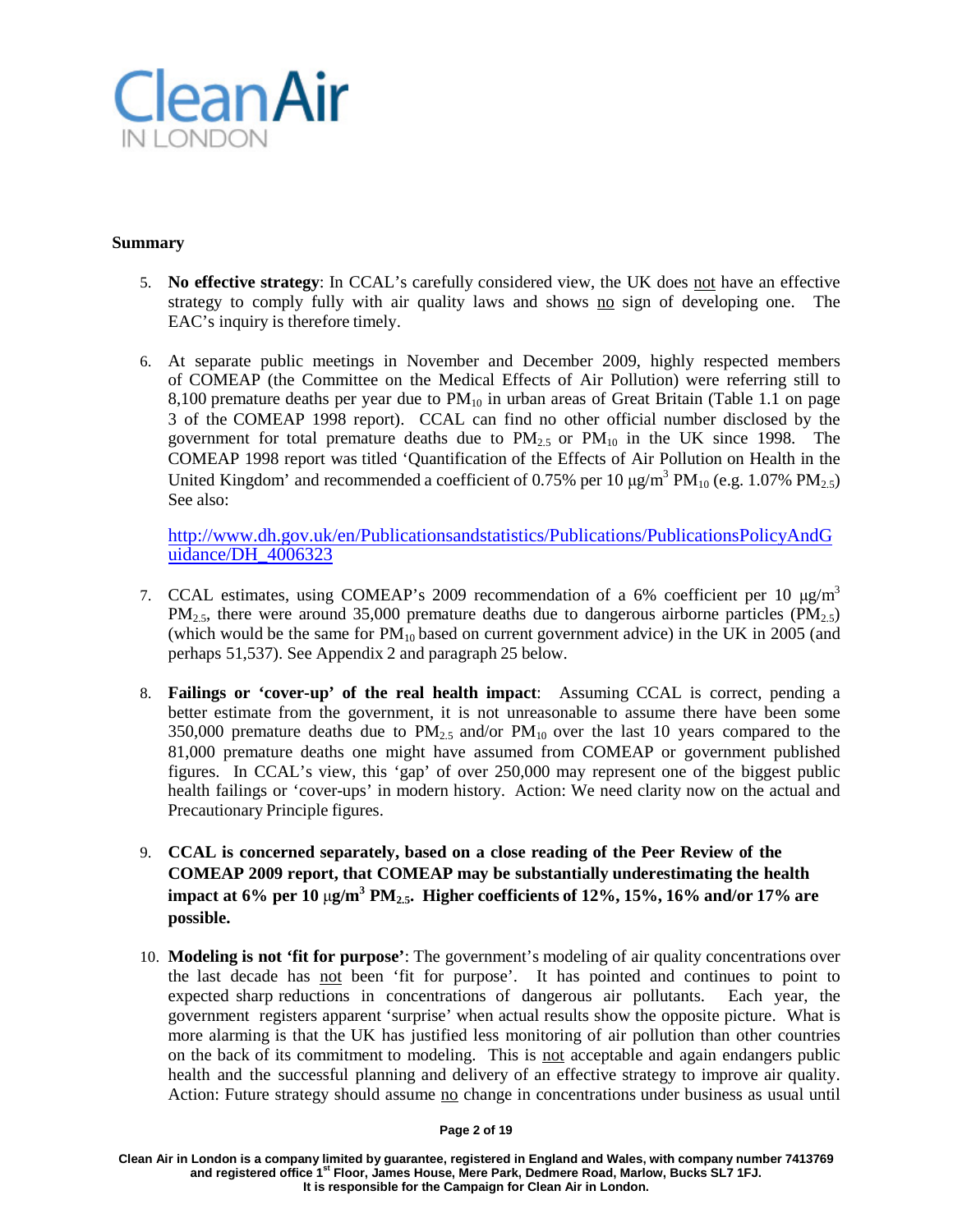

modeling is proven to be reliable.

- 11. **No coherent delivery chain**: The almost total disjunction between the government's responsibility, on behalf of the Member State, and the 'work towards compliance' duty on local authorities has been a recipe for failure. In general, local authorities (and the Mayor of London) seem to have little appetite to take action they are not required to take. Action: The Environment Agency should be given national responsibility, authority, accountability and adequate resources to ensure full compliance everywhere with air quality laws (perhaps as in the USA; proposed at Heathrow; and/or in relation now to flooding). Alternatively or additionally, a very clear chain of delivery needs to be defined for each layer of government and others. See also Appendix 5.
- 12. **Next steps**: Many steps need to be taken to improve air quality in the UK and comply fully with air quality laws. These include: scrapping COMEAP and replacing it with a body more like the Health Effects Institute in the USA; giving the Mayor of London sole responsibility for complying immediately with EU limit values for  $PM_{10}$ ; using everything including the 'kitchen sink' to ensure full compliance with EU limit values for nitrogen dioxide  $(NO<sub>2</sub>)$ ; and launching a major campaign to build public understanding of the health risks of poor air quality and the actions needed to minimise them.
- 13. **The opportunity**: Protecting public health and complying with air quality laws also offers many co- benefits. The UK could show at the 2012 Olympics how air pollution and wider sustainability issues can be tackled successfully in major cities. Ridicule is in prospect if air quality is not tackled.

# **Health and environmental risks caused by poor air quality**

**Warning: CCAL has a lay understanding of epidemiology but has made every reasonable effort to ensure the accuracy of its statements on health risks.**

### **Health risks - Dangerous airborne particles (see also Appendix 1)**

- 14. Dangerous airborne particles are usually categorised by size: fine particles called  $PM<sub>2.5</sub>$  (less than 2.5 microns in diameter (μm)); coarse particles called  $PM_{2.5-10}$ ; and  $PM_{10}$  (less than 10 μm in diameter). PM<sub>2.5</sub> arises largely from combustion and PM<sub>2.5-10</sub> arises largely from mechanical processes e.g. tyre and brake wear. A recent EEA/ETC report estimated that within Europe about 70% of PM<sub>10</sub> concentrations comprise PM<sub>2.5</sub>. i.e. 0.75% per 10  $\mu$ g/m<sup>3</sup> PM<sub>10</sub> = 1.07% per 10  $\mu$ g/m<sup>3</sup> of PM<sub>2.5</sub>
- 15. Note: COMEAP's advice is that there is little risk in the coarse fraction so its health impacts are often not quantified i.e. all the risk for  $PM_{10}$  is contained in  $PM_{2.5}$ . Some scientists disagree and consider that toxicity appears across the PM fraction. CCAL has adopted COMEAP's stance for simplicity i.e. the number of premature deaths due to  $PM_{2.5}$  and  $PM_{10}$  is the same.
- 16. CCAL's understanding of the timeline of knowledge about the health risks of  $PM_{2.5}$  and  $PM_{10}$  is set out in Appendix 1 and more briefly below.

#### **Page 3 of 19**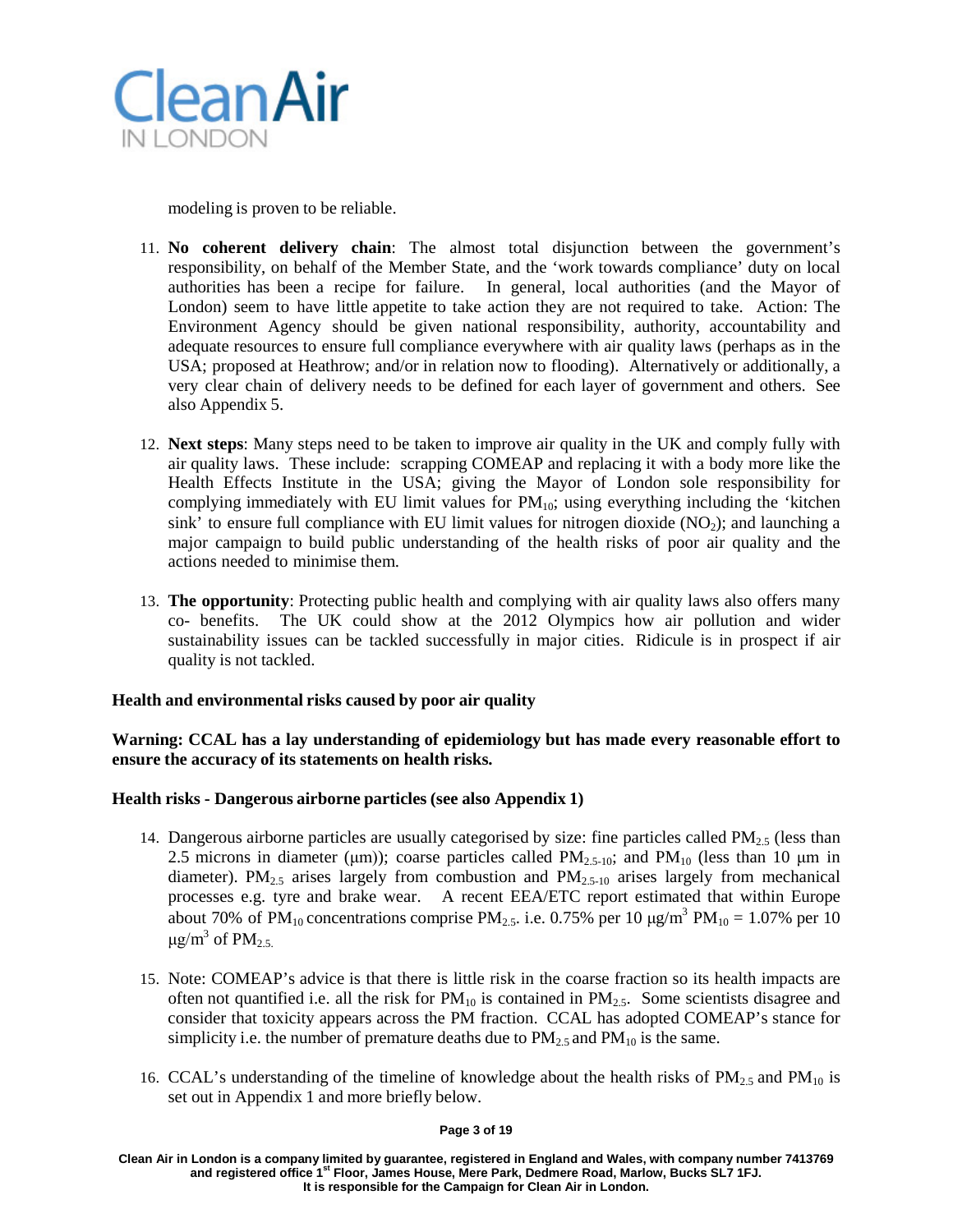

- 17. In 1998, in its report titled "Quantification of the Effects of Air Pollution on Health in the United Kingdom", COMEAP proposed in paragraph 9.18 on page 57 a hazard rate (or risk coefficient) for short term exposures of 0.75% per 10  $\mu$ g/m<sup>3</sup> PM<sub>10</sub> as a 24 hour mean for all ages. It felt there was insufficient data to allow acceptably accurate quantification of [long term] health effects.
- 18. In March 2001, in its report titled "Statement and Report on Long-Term Effects of Particles on Mortality", COMEAP proposed a hazard rate (or risk coefficient) for long term exposures of 0.1% per 1  $\mu$ g/m<sup>3</sup> drop in annual mean PM<sub>2.5</sub> for those aged 30 years and over (i.e. 1.0% per 10 μg/m<sup>3</sup>).
- 19. In June 2009, in its report titled "Long-Term Exposure to Air Pollution: Effect on Mortality", COMEAP proposed in paragraph xiii on page 3 a hazard rate (or risk coefficient) for long term exposures of 6.0% per 10  $\mu$ g/m<sup>3</sup> increase in annual mean PM<sub>2.5</sub> for those aged 30 years and over.
- 20. CCAL urges the EAC to consider the Peer Review comments submitted on COMEAP's draft report (see Appendix 1 of COMEAP 2009) which include serious criticisms of COMEAP's choice of coefficients and of the elicitation process used by COMEAP to choose the recommended coefficient.

See: <http://comeap.org.uk/documents/reports/63-long-term-exposure-to-air-pollution-effect-on-mortality.html>

- 21. CCAL urges the EAC to consider Defra's report on the impact of delay in complying with air quality laws on race. It is titled 'UK notification to the European Commission to extend the compliance deadline for meeting PM<sub>10</sub> limit values in ambient air to 2011, Race Equality Impact Assessment (England)'. See Appendix 6**.**
- 22. CCAL is not aware of any update on the total societal costs of poor air quality since Table 2.14 on page 90 of the Defra 2007 Air Quality Strategy (AQS):

<http://www.defra.gov.uk/publications/2011/03/26/air-quality-strategy-vol1-pb12654/>

While 6% remains the COMEAP 2009 recommendation, the range for 2005 societal costs is £8.582 bn to £20.165 bn. The 7 to 8 months average national impact in life expectancy appeared in the Foreword of the same 2007 AQS.

23. Applying COMEAP 2009 recommendations using the Precautionary Principle suggests a coefficient of 15%. Even however at a lower 12%, the societal costs were £16.238 bn to £38.115 bn in 2005 (per Table 2.14 in the 2007 AQS).

# **Government or COMEAP statements re premature deaths due to PM2.5 in the UK in 2005**

24. At separate public meetings in November and December 2009, highly respected members of COMEAP were referring still to a 1998 COMEAP figure of 8,100 premature deaths per year

**Page 4 of 19**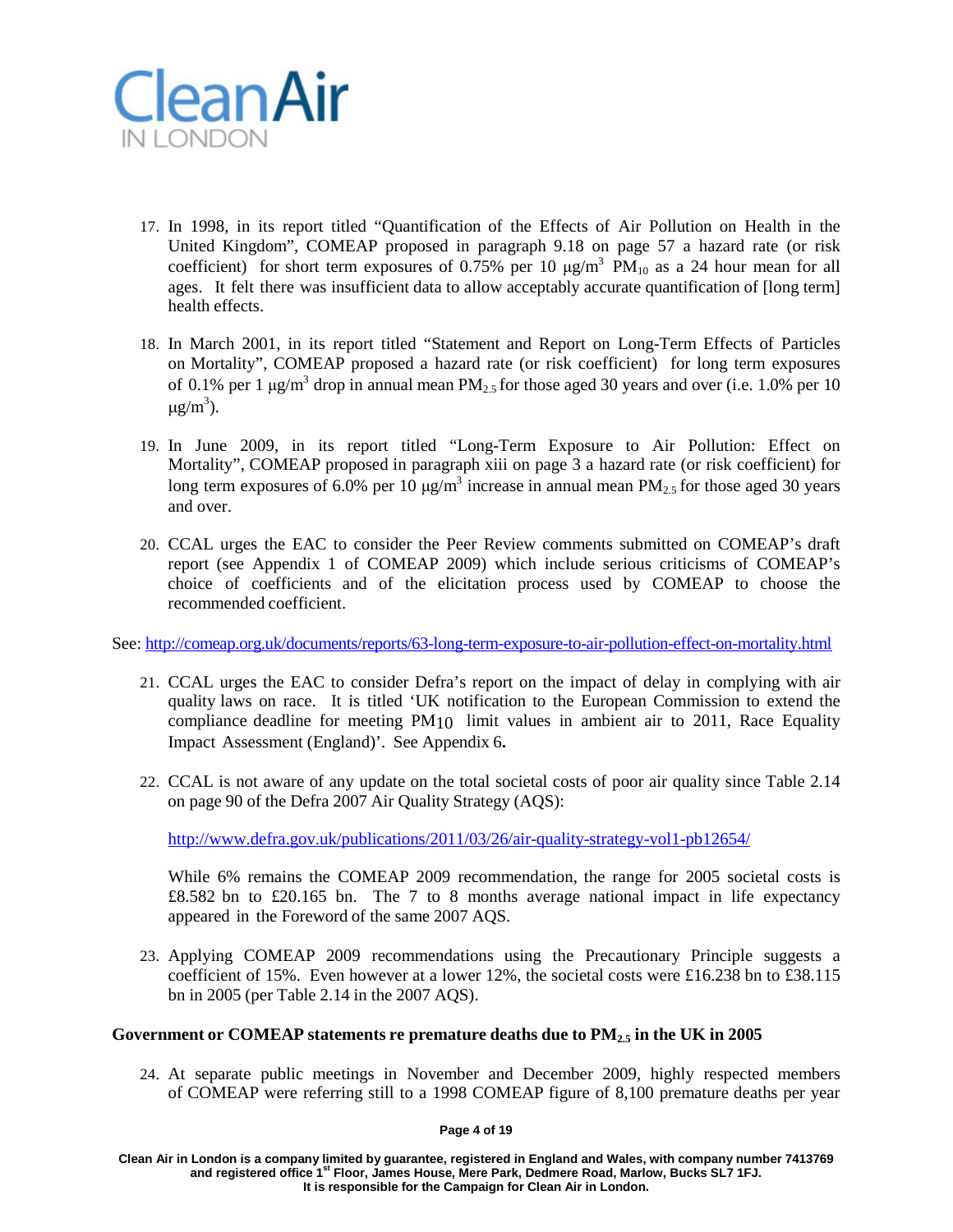

due to  $PM_{10}$  in urban areas of Great Britain (Table 1.1 on page 3 of the COMEAP 1998 report). CCAL can find no other official number disclosed by the government for total premature deaths due to PM2.5 or PM10 in the UK since 1998. The COMEAP 1998 report was titled 'Quantification of the Effects of Air Pollution on Health in the United Kingdom'. See also:

[http://www.dh.gov.uk/en/Publicationsandstatistics/Publications/PublicationsPolicyAndGuidance/](http://www.dh.gov.uk/en/Publicationsandstatistics/Publications/PublicationsPolicyAndGuidance/DH_4006323) DH 4006323

The public events were the Environmental Protection UK autumn conference on 12 November 2009 and the Royal Society of Chemistry's annual conference on 9 December 2009.

# **CCAL's lay calculation of premature deaths due to PM2.5 in the UK in 2005**

25. The European Topic Centre on Air and Climate Change estimated in its paper titled 'Health Impacts and Air Pollution – An exploration of factors influencing estimates of air pollution impact upon the health of European citizens' in December 2008 estimated that there were 51,537 premature deaths attributable to exposure to ambient  $PM_{10}$  concentrations in the UK in 2005 (Table 1.1 on page 8).

See: [http://acm.eionet.europa.eu/reports/ETCACC\\_TP\\_2008\\_13\\_HealthImpact\\_AirPoll](http://acm.eionet.europa.eu/reports/ETCACC_TP_2008_13_HealthImpact_AirPoll)

- 26. CCAL has calculated the number of premature deaths due to PM2.5 in the UK in 2005 using three separate methods (see Appendix 2).
- 27. CCAL estimates that between 33,000 to 40,000 people died prematurely due to  $PM_{2.5}$  (or  $PM_{10}$ ) in the UK in 2005 assuming the COMEAP 2009 6% coefficient. The number may be as high as 51,537 (see paragraph 25 above). Note that levels of  $PM<sub>2.5</sub>$  have been broadly static over the last 10 years.
- 28. Assuming CCAL is correct, pending a better estimate from the government, it is not unreasonable to assume there have been some  $350,000$  premature deaths due to PM<sub>2.5</sub> and/or PM<sub>10</sub> over the last 10 years compared to the 81,000 premature deaths one might have assumed from COMEAP or government published figures. In CCAL's view, this 'gap' of over 250,000 may represent one of the biggest public health failings or 'cover-ups' in modern history.
- 29. CCAL is concerned separately, based on a close reading of the Peer Review of the COMEAP 2009 report, that COMEAP may be substantially underestimating the health impact at 6% per 10 μg/m<sup>3</sup> PM<sub>2.5</sub>. Higher coefficients of 12%, 15%, 16% and/or 17% are possible.

# **CCAL's lay calculation of premature deaths due to PM2.5 in London boroughs in 2005**

30. CCAL has similarly calculated the number of premature deaths due to  $PM_{2.5}$  in London in 2005 for each London borough (Appendices 3 and 3A). CCAL estimates that there were between 3,500 (assuming a 6% coefficient) and 6,500 (assuming a plausible 12% coefficient) and 7,900 (using a wider 15% coefficient) premature deaths due to  $PM_{2.5}$  in London in 2005. The actual numbers may be around 10% higher depending on average population-weighted exposures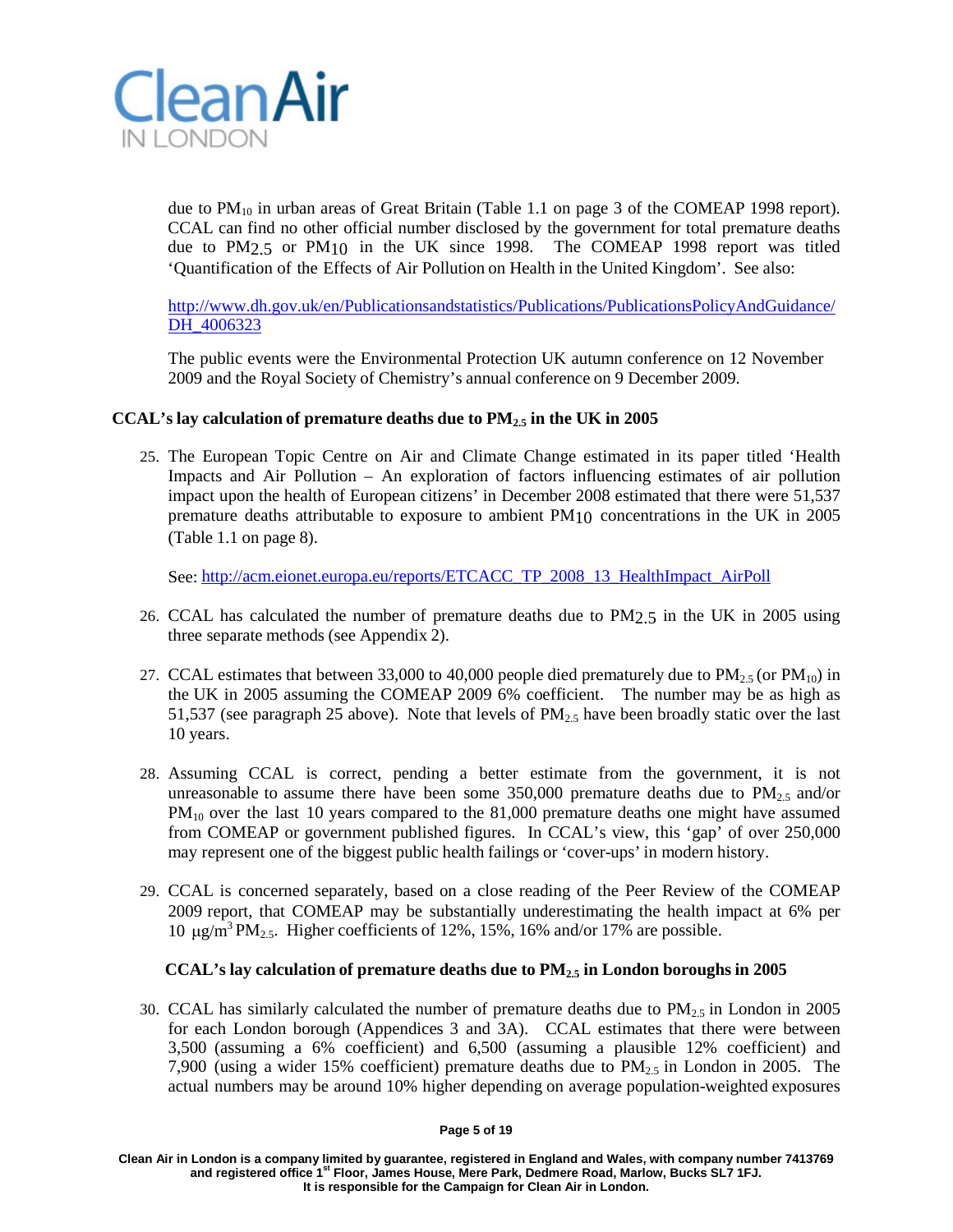

in outer London. These numbers dwarf the  $1,031$  premature deaths due to  $PM_{10}$  in 2005 that the government told Mayor Livingstone which were based on a coefficient of 0.75% per 10  $\mu$ g/m<sup>3</sup> increase in PM<sub>10</sub> (per COMEAP's 1998 recommendation) (refer to CCAL letter to Mayor Johnson dated 20 September 2009).

# **Health risks - Nitrogen dioxide (NO2) (see also Appendix 4)**

31. At Environmental Protection UK's autumn conference on 12 November 2009, CCAL recollects Professor Jonathan Ayres, Chairman of COMEAP, making a personal comment (i.e. not official COMEAP policy) to the whole meeting that public exposure to ambient concentrations of nitrogen dioxide in the urban environment is 'irrelevant' for public health. CCAL recollects Professor Ayres went on to emphasise though that  $NO<sub>2</sub>$  has the advantage of being very easy to monitor and it is a reliable indicator of hazardous vehicle emissions. Despite these important clarifications, CCAL considers that Professor Ayres' personal comments could be a source of public confusion and therefore merit clarification from the government.

### **Environmental risks**

32. CCAL draws the EAC's attention to the European Commission's press release dated 12 December 2007 which included estimates of the cost impact of air pollution on biodiversity. See:

[http://europa.eu/rapid/pressReleasesAction.do?reference=MEMO/07/571&format=HTML&aged=](http://europa.eu/rapid/pressReleasesAction.do?reference=MEMO/07/571&format=HTML&aged=1&language=EN&guiLanguage=en) [1&language=EN&guiLanguage=en](http://europa.eu/rapid/pressReleasesAction.do?reference=MEMO/07/571&format=HTML&aged=1&language=EN&guiLanguage=en)

### **Summary health issues and the effective communication of them**

- 33. A cynic might say that COMEAP in 2009 chose not to increase its coefficient of total mortality for PM<sub>2.5</sub> despite significant new research published n 2005 and 2006, because: it did not wish to 'run' ahead' of WHO advice (2006); the European Commission's CAFÉ programme; and/or Defra's Air Quality Strategy (2007). A cynic might also suggest that COMEAP may have been concerned about presenting health impact coefficients much higher than those it had identified in 1998 and 2001.
- 34. CCAL's carefully considered view, influenced by comments in the Peer Review of COMEAP 2009, is that COMEAP is likely to have understated (perhaps very substantially) in 2009 the health impact of poor air quality.
- 35. Further, CCAL considers that the Precautionary Principle should be followed when public health is at risk. On this basis, COMEAP's 2009 recommendations point to coefficients of 12% or 15% per 10  $\mu$ g/m<sup>3</sup> PM<sub>2.5</sub>.
- 36. Irrespective of the correct coefficient for total mortality, CCAL considers it important to communicate the health impact of poor air quality appropriately (i.e. in a manner which is meaningful and most useful) to different audiences. There are four common metrics: premature or attributable deaths; total (e.g. national) years of life lost (YLL); average reduction in life expectancy across the whole UK population; and years lost per statistical victim. In CCAL's

#### **Page 6 of 19**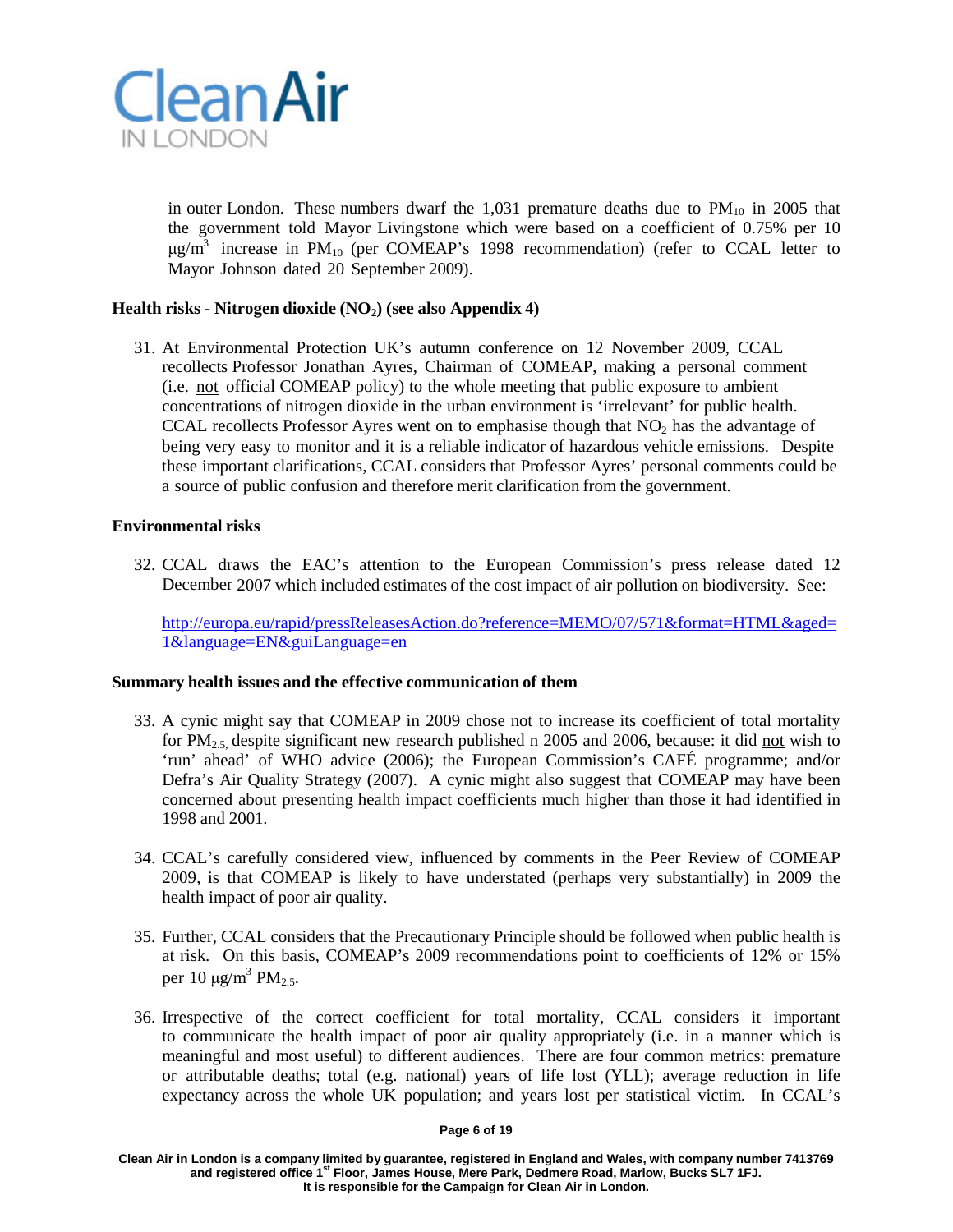

experience, premature death and years of life lost per statistical victim are the most effective measures to use for communication with the general public. Clearly, as with all risks, it is important to explain the meaning of the metric carefully. YLL may be appropriate for economists *et al*.

- 37. Please note that CCAL has not mentioned the health impact of other forms of air pollution in this memorandum e.g. ozone  $(O_3)$  and sulphur dioxide  $(SO_2)$ .
- 38. In CCAL's view, Londoners should be warned that up to one person in eight who died in Greater London in 2005 may have done so due to exposure to dangerous airborne particles (assuming only Average UK population-weighted exposures in London). Research published in 2001 by Professor Nino Kunzli suggests that those who die prematurely due to dangerous airborne particles may do so, on average, 9.8 years early. On this basis, the health impact of poor air quality in London is similar or greater to that for alcoholism, obesity and/or smoking.

### **Steps that need to be taken to ensure that air quality targets will be met in future**

- 39. Many steps need to be taken to improve air quality in the UK and comply fully with air quality laws including those set out below.
- 40. The government must 'grip' the UK's serious air quality problem and deliver on its responsibilities.
- 41. The government must disclose as a matter of urgency its assessment of the number of premature deaths due to dangerous airborne particles  $(PM<sub>2.5</sub>)$  in each region of the UK in 2005 (or preferably a more recent year) (using at a minimum COMEAP 2009's 6% coefficient) together with a Precautionary Principle number (e.g. the 15% coefficient). Also an estimate of the years of life lost per statistical victim. These metrics are provided for other health risks e.g. obesity and smoking.
- 42. The government should scrap COMEAP or revamp it to ensure its independence, effective governance and focus on highlighting multiple metrics and adopting explicitly a faster review of evidence and the use of the Precautionary Principle approach to protect public health. CCAL would favour replacing COMEAP with a body more like the Health Effects Institute in the USA with its Independent Board of Directors (with legal duties). See: <http://www.healtheffects.org/index.html>
- 43. The government must weigh benefits and costs against the need to meet air pollution deadlines whether for air quality or climate change.
- 44. The government should give the Mayor of London legal responsibility for ensuring full compliance with air quality laws for  $PM_{10}$  immediately.
- 45. The government needs to take a strong lead on ensuring compliance with air quality laws for  $NO<sub>2</sub>$ . In CCAL's view this may require 'every measure available including the kitchen sink'. See Defra's write up of its  $NO<sub>2</sub>$  measures workshop dated 4 August 2009.

#### **Page 7 of 19**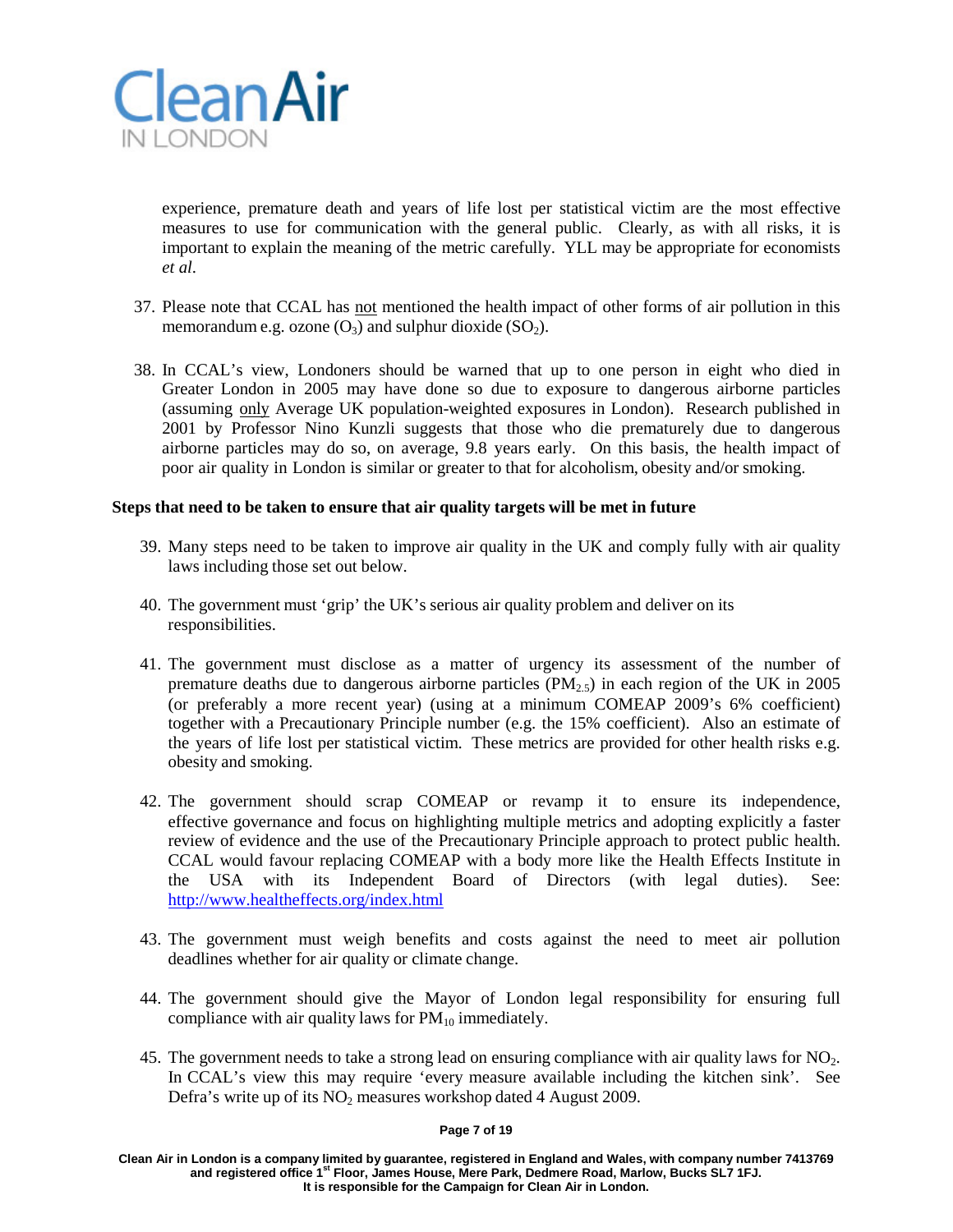

- 46. It is imperative that planning takes place now to ensure full compliance with air quality laws for PM<sub>2.5</sub> since these are likely to drive public health benefits once EU limit values for PM<sub>10</sub> and  $NO<sub>2</sub>$  are met.
- 47. CCAL has proposed 65 recommendations to improve air quality in London (Appendix 7). Many are relevant nationally. These include 'The London Matrix', 'The London Principle' and 'The London Circles'.
- 48. The government must maximise economy of scale benefits by taking an active lead and giving directions on measures such as inner city low emission zones (to avoid national waste and chaos).
- 49. The government must drop its myopic focus on  $CO<sub>2</sub>$  to the exclusion of other air pollutants. In particular, its approach to diesel has been a significant cause of poor quality in our biggest cities.
- 50. A major public understanding campaign should be launched to warn people about the dangers of poor air quality and the measures individuals can take to reduce its impact.
- 51. Government should press the European Commission and the WHO to update urgently (and well before 2013) their recommendations for the health impact of poor air quality based on the most up to date scientific research referred to in this memorandum or otherwise.
- 52. Protecting public health and complying with air quality laws will show how air pollution and sustainability can be tackled successfully. The 2012 Olympics offers an opportunity to do so.

### **Close**

- 53. CCAL would be pleased to clarify or provide further evidence and/or give verbal evidence to the EAC.
- 54. Please confirm that CCAL may publish this letter on its website and otherwise circulate it.
- 55. CCAL has copied this letter to the National Audit Office team investigating air quality for the EAC.

With best wishes.

Yours sincerely

Simon Birkett Founder and Principal Contact

#### **Page 8 of 19**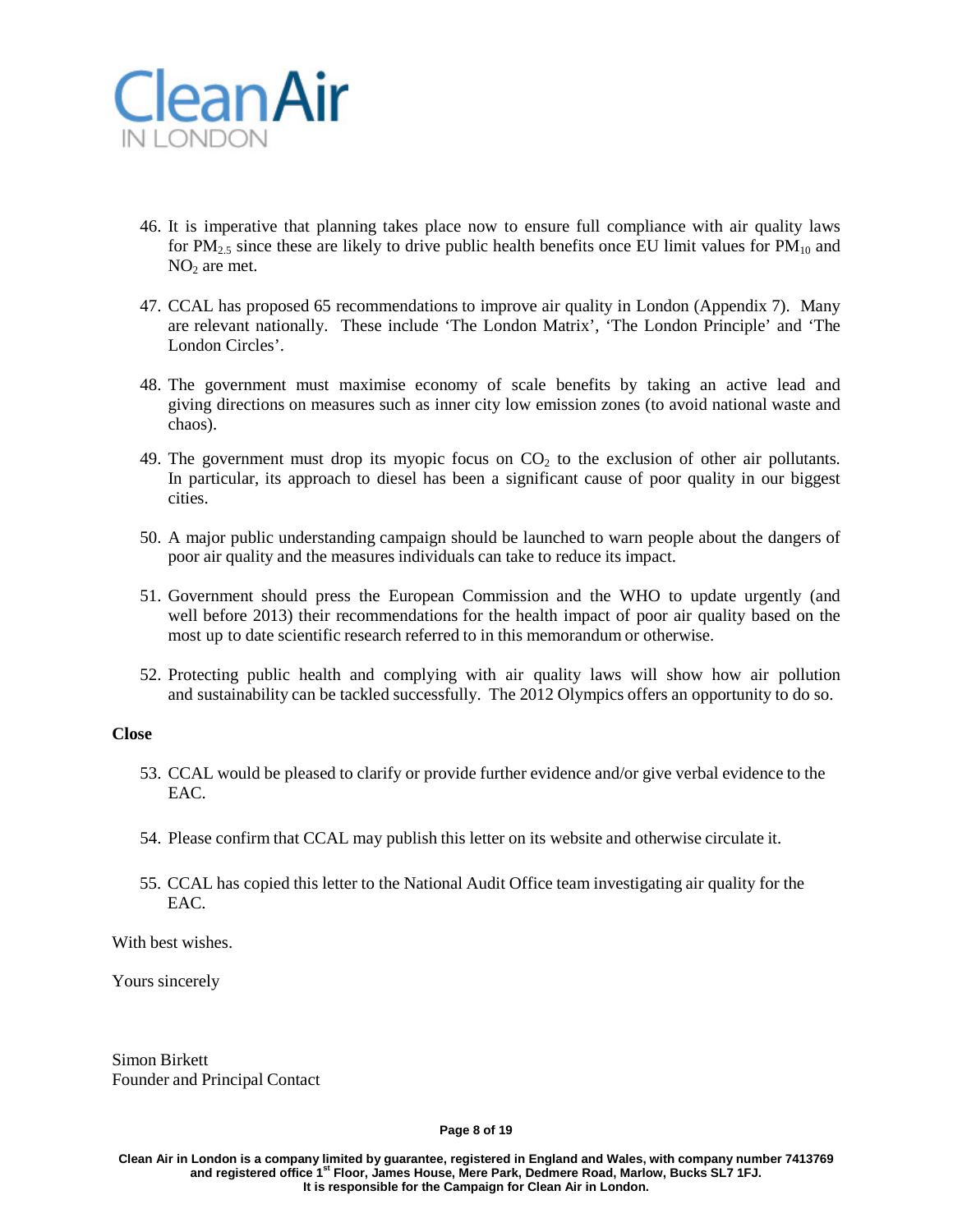

# Campaign for Clean Air in London

# Enclosures

Cc: National Audit Office

# **APPENDIX 1 Health risks - Dangerous airborne particles**

- 56. Dangerous airborne particles are usually categorised by size: fine particles called  $PM_{2.5}$  (less than 2.5 micrograms per cubic metre  $(\mu/m^3)$ ); coarse particles called PM<sub>2.5-10</sub>; and PM<sub>10</sub> (less than 10  $\mu/m^3$ ). PM<sub>2.5</sub> arises largely from combustion and PM<sub>2.5-10</sub> arises largely from mechanical processes e.g. tyre and brake wear. A recent EEA/ETC report estimated that within Europe about 70% of PM<sub>10</sub> comprises PM<sub>2.5</sub>. i.e. 0.75% per 10  $\mu$ g/m<sup>3</sup> PM<sub>10</sub> = 1.07% per 10  $\mu$ g/m<sup>3</sup> of PM<sub>2.5</sub>
- 57. Note: COMEAP's advice is that there is little risk in the coarse fraction so its health impacts are often not quantified i.e. all the risk for  $PM_{10}$  is contained in  $PM_{2.5}$ . Some scientists disagree and consider that toxicity appears across the PM fraction. CCAL has adopted COMEAP's stance for simplicity i.e. the number of premature deaths due to  $PM_{2.5}$  and  $PM_{10}$  is the same.
- 58. CCAL's understanding of the timeline of knowledge about the health risks of  $PM_{2.5}$  and  $PM_{10}$  is set out below.
- 59. Initially, scientists considered that the health impacts of air pollution included respiratory problems and perhaps cancer. They used time series studies that analysed the rise in deaths around the time of air pollution 'episodes'. Subsequent research identified the dominance of cardiovascular disease as a cause of death. Long term, so-called cohort studies, undertaken over decades have tracked the health impact of  $PM_{2.5}$  and found a lack of 'threshold' i.e. no safe level of exposure.
- 60. The two studies most widely cited in the literature are based on the American Cancer Society (ACS) and Harvard Six Cities cohorts (COMEAP 2009, page 174). The ACS cohort study followed several hundred thousand people in metropolitan areas across the USA.
- 61. In 1998, in its report titled "Quantification of the Effects of Air Pollution on Health in the United Kingdom", COMEAP stated in paragraph 9.18 on page 57:

*"We have taken as a coefficient of effect an increase of 0.75% per 10* μ*g/m3 PM10 as a 24 hour mean. On this basis, we estimate that PM10 contributes to the advancement of around 8,100 deaths in the urban population of Great Britain annually."*

*"In the view of this subgroup and COMEAP, in addition to the effects recorded here, it is likely that long-term exposure to air pollutants also damages health. At present there are insufficient data*

### **Page 9 of 19**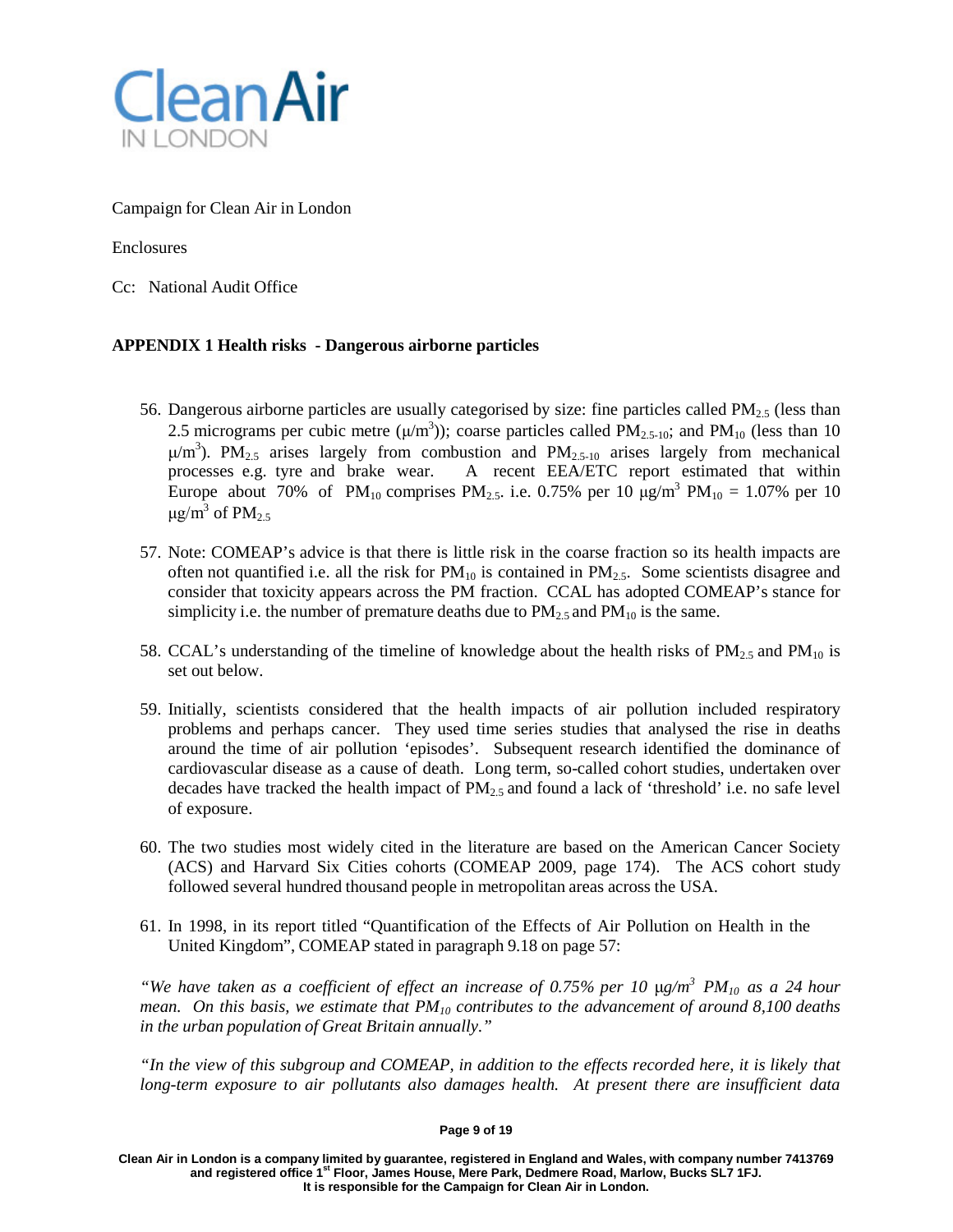

*to allow acceptably accurate quantification of these effects and the sub- group was not confident in applying UK estimates of exposure-response coefficients from long term studies undertaken elsewhere. However, if estimates made elsewhere, especially in the USA, do apply in the UK, they suggest that the overall impacts may be substantially greater than those we have as yet been able to quantify." Paragraph 1.14 on page 3.*

See[:http://www.dh.gov.uk/en/Publicationsandstatistics/Publications/PublicationsPolicyAndG](http://www.dh.gov.uk/en/Publicationsandstatistics/Publications/PublicationsPolicyAndGuidance/DH_4006323) [uidance/DH\\_4006323](http://www.dh.gov.uk/en/Publicationsandstatistics/Publications/PublicationsPolicyAndGuidance/DH_4006323)

It seems the full report can no longer be purchased or accessed online. CCAL has a copy.

- 62. In other words, based on time series studies, COMEAP 1998 proposed a hazard rate (or risk coefficient) for short term exposures of 0.75% per 10  $\mu$ g/m<sup>3</sup> PM<sub>10</sub> as a 24 hour mean for all ages. It felt there was insufficient data to allow acceptably accurate quantification of [long term] health effects.
- 63. In March 2001, in its report titled "Statement and Report on Long-Term Effects of Particles on Mortality", COMEAP stated in paragraph 59 (iv) on page 23:

*"Although intended as only a rough comparison, this does suggest that the gain in life years from the cohort studies is at least 10 fold greater than estimates from the time series studies alone."*

*"For long term exposures it stated in the Table in paragraph 10 on page 3 "0.1% based on a <sup>1</sup>* <sup>μ</sup>*g/m3 drop in annual mean PM2.5 [for those aged <sup>30</sup> years and over]. Estimate considered most likely to be around this size."*

See: <http://www.advisorybodies.doh.gov.uk/comeap/statementsreports/longtermeffects.pdf>

- 64. In other words, based on cohort studies, COMEAP 2001 proposed a hazard rate (or risk coefficient) for long term exposures of 1.0% per 10  $\mu$ g/m<sup>3</sup> drop in annual mean PM<sub>2.5</sub> for those aged 30 years and over**.**
- 65. Kunzli *et al* (2001) stated in 'Assessment of Deaths Attributable to Air Pollution: Should We Use Risk Estimates Based on Time Series of on Cohort Studies':

*"In our impact assessment, we assumed that cases' deaths were due to cardiorespiratory disease and that these air pollution-related deaths had the same age distribution as all persons who died from cardiorespiratory diseases. Thus, the amount of time lost, per statististical victim, turned out to be 9.8 years, which corresponds to a change in life expectancy of approximately 0.6 years in the total population."*

See: <http://aje.oxfordjournals.org/cgi/reprint/153/11/1050>

Note: Professor Kunzli's 0.6 years (i.e. 7.2 months) is very similar to the government's current 7-8 months (across 61 million people).

**Page 10 of 19**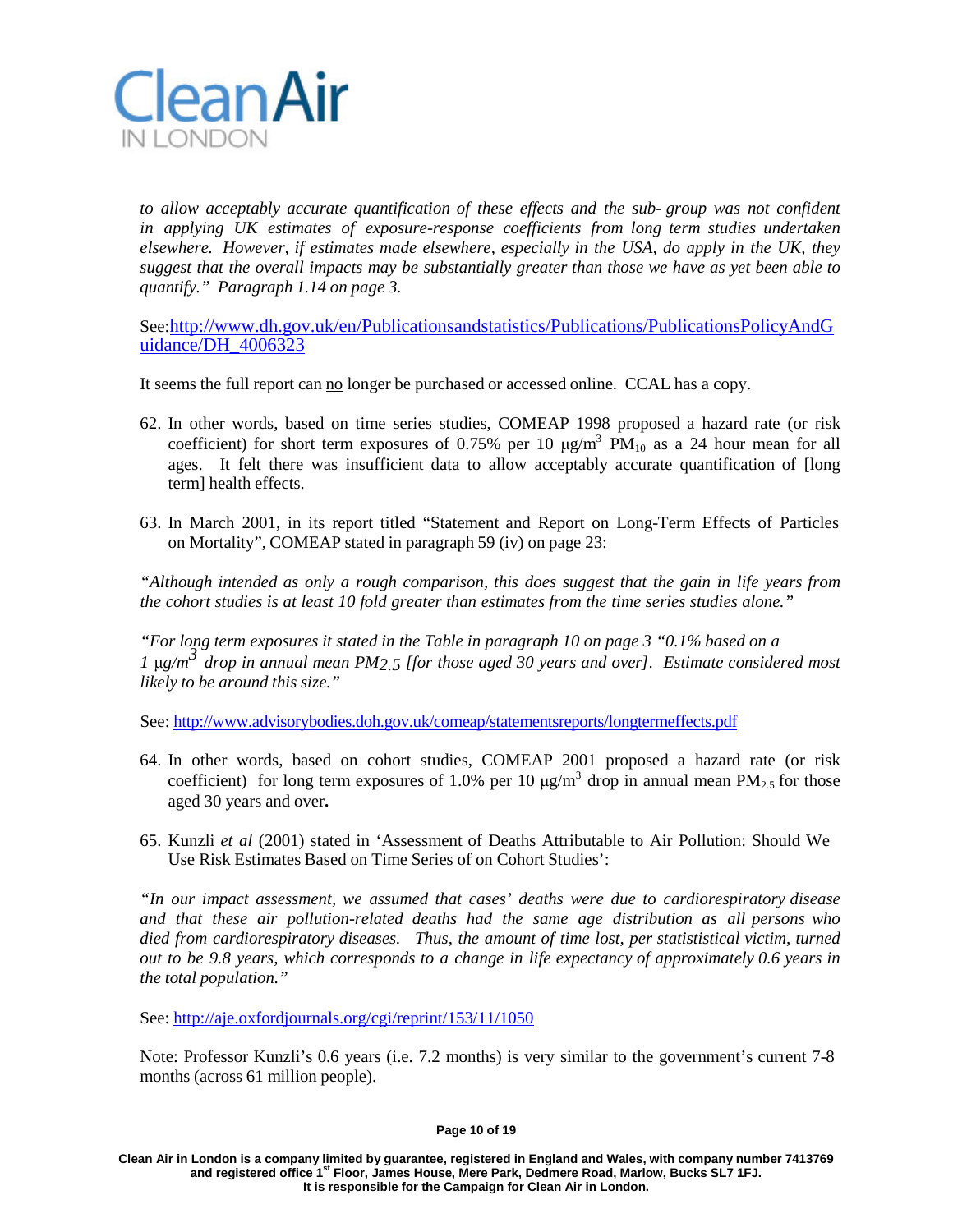

66. Pope *et al* (2002) proposed in 'Lung Cancer, Cardiopulmonary Mortality, and Long-Term exposure to Fine Particulate Air Pollution' an average adjusted mortality relative risk associated with a 10  $\mu$ g/m<sup>3</sup> change in fine particles measuring less than 2.5  $\mu$ m in diameter of 1.06 (95% CI 1.02-1.11).

See: <http://jama.ama-assn.org/cgi/reprint/287/9/1132>

67. Jerrett *et al* (2005) stated in 'Spatial analysis of air pollution and mortality in Los Angeles'. This study was based on data selected from the ACS cohort for the period 1982-2000:

*"After controlling for 44 individual covariates, all cause mortality had a relative risk (RR) of 1.17 (95% confidence interval = 1.05-1.30) for an increase of 10* μ*g/m 3 PM2.5 and a RR of 1.11 (0.99-1.25) with maximal control of both individual and contextual confounders."*

See: <http://www.ncbi.nlm.nih.gov/pubmed/16222161>

68. COMEAP published an Interim Statement on 18 January 2006 recommending the use of coefficient based on the average exposure period reported by Pope *et al* 2002 as:

"…*our best, current, estimate of that linking PM2.5 and all-cause mortality in the UK' (COMEAP 2009, page 60)"*

*"Our interim conclusion is then that the effects on mortality of long-term exposure to a mixture of air pollutants, represented by PM2.5, are best characterized by the following coefficient, expressed in terms of the percentage change in relative risk of all cause mortality per 10* μ*g/m3 change in annual average PM2.5: with 95% CI (1.02-1.11)*

*"We note this represents a change from that provided in our last report. This reflects the expansion of the evidence-base in this area and our deeper understanding of the effects of pollutants, and other factors, on health." COMEAP 2009, page 61*

See:

[http://comeap.org.uk/documents/reports/63-long-term-exposure-to-air-pollution-effect-on](http://comeap.org.uk/documents/reports/63-long-term-exposure-to-air-pollution-effect-on-mortality.html)[mortality.html](http://comeap.org.uk/documents/reports/63-long-term-exposure-to-air-pollution-effect-on-mortality.html)

69. In 2006, the World Health Organisation published updated global guidelines on air quality. This recommended a coefficient of 6% per 10  $\mu$ g/m<sup>3</sup> increase in PM<sub>2.5</sub> which has been used by the European Commission and others in the CAFÉ (Clean Air for Europe) studies.

See: [http://comeap.org.uk/documents/reports/63-long-term-exposure-to-air-pollution-effect-on](http://comeap.org.uk/documents/reports/63-long-term-exposure-to-air-pollution-effect-on-mortality.html)[mortality.html](http://comeap.org.uk/documents/reports/63-long-term-exposure-to-air-pollution-effect-on-mortality.html)

70. Laden *et al* (2006) stated in 'Reduction in Fine Particulate Air Pollution and Mortality, Extended Follow-up of the Harvard Six Cities Study':

### **Page 11 of 19**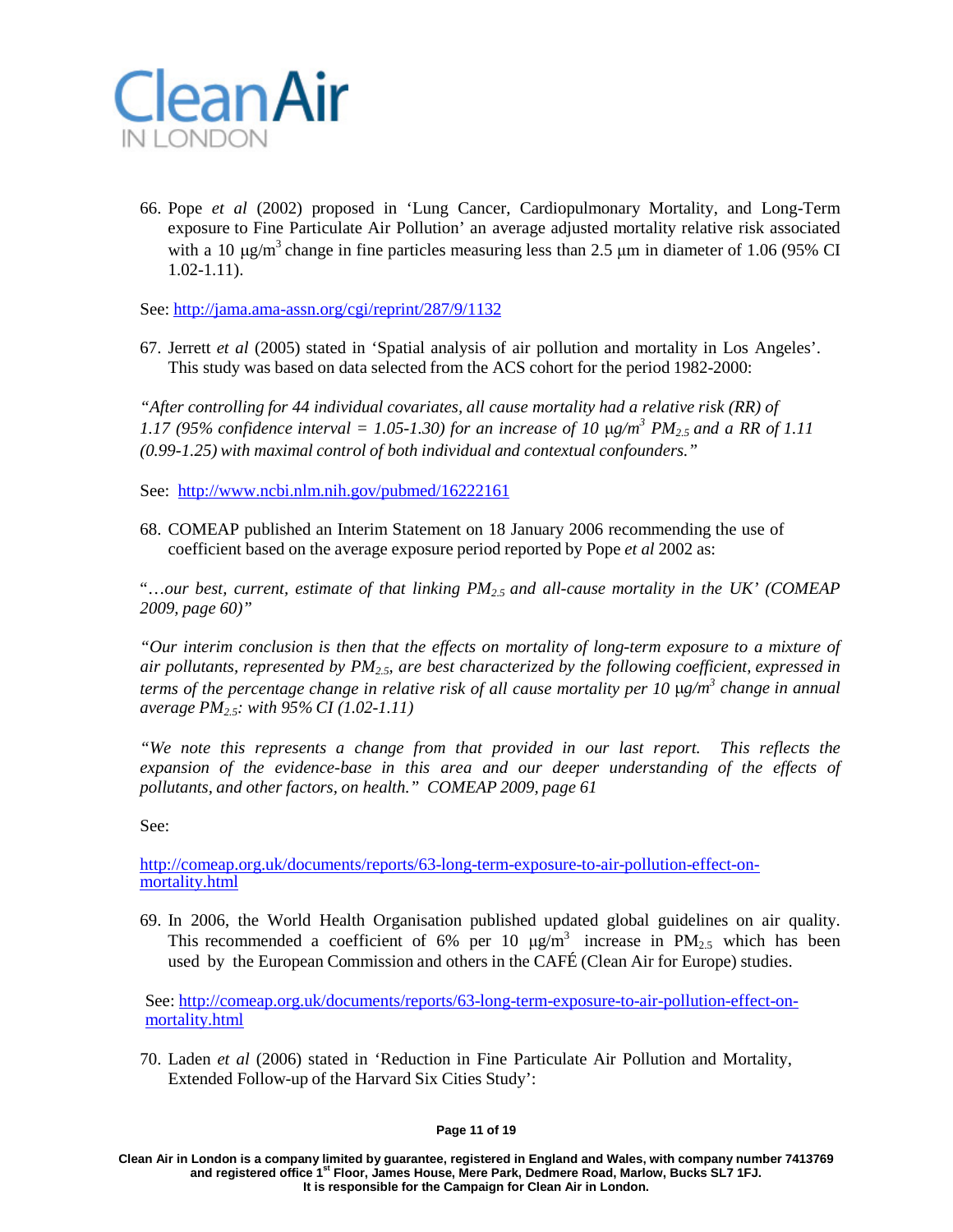

*"We found an increase in overall mortality associated with each 10* μ*g/m3 increase modeled either as the overall mean (rate ratio [RR], 1.16; 95% confidence interval [CI], 1.07-1.22) or as exposure in the year of death (RR 1.14; 95% CI, 1.13-1.44)."*

See: <http://ajrccm.atsjournals.org/cgi/reprint/173/6/667>

- 71. In 2007, Defra published its Air Quality Strategy which adopted the 6% coefficient per 10  $\mu$ g/m<sup>3</sup> increase in PM<sub>2.5</sub>.
- 72. Pope *et al* (January 2009) stated in 'Fine-Particulate Air Pollution and Life Expectancy in the United States' :

*"A decrease of 10* μ*g per cubic meter in the concentration of fine particulate matter was associated with and estimated increase in mean (+/-SE) life expectancy of 0.61+/-0.20 year."*

See: <http://content.nejm.org/cgi/reprint/360/4/376.pdf>

73. In June 2009, in its report titled "Long-Term Exposure to Air Pollution: Effect on Mortality", COMEAP stated in paragraph xiii on page 3:

*"Best estimate of 1.06 with 95% confidence interval 1.02-1.11.*

*"Our representation of the uncertainty regarding the coefficient linking the relative risk of death from all-causes to long-term exposure to PM2.5 is given in the figure.*

*"For the purposes of conducting impact assessments regarding all-cause mortality and assessing policy interventions designed to reduce levels of air pollutants, we have recommended that the full distribution of probabilities be used as an input into Monte Carlo analysis, the approach we favour. Alternatively, we suggest that the plausible 'low' and 'high' values of 1.01 and 1.12, respectively, based approximately on the 12.5% and 87.5% percentiles of the overall range of plausibility, could be used in sensitivity analyses.*

*"We also recommend that the wider interval of 0 to 15% (relative risk 1.00 and 1.15) be included in any report on quantification of risks from long-term exposure to particulate air pollution represented by PM2.5."*

See: [http://comeap.org.uk/documents/reports/63-long-term-exposure-to-air-pollution-effect-on](http://comeap.org.uk/documents/reports/63-long-term-exposure-to-air-pollution-effect-on-mortality.html)[mortality.html](http://comeap.org.uk/documents/reports/63-long-term-exposure-to-air-pollution-effect-on-mortality.html)

COMEAP went on to state on page 60:

*"We have chosen the coefficient based on the averaged exposure period reported by Pope et al*  $(2002)$  *as our best estimate, current, estimate of that linking PM<sub>2</sub>, and all-cause mortality in the UK. This coefficient is based on the largest available cohort study."*

74. Commenting on this and other criticism of it for excluding key scientific research, COMEAP

### **Page 12 of 19**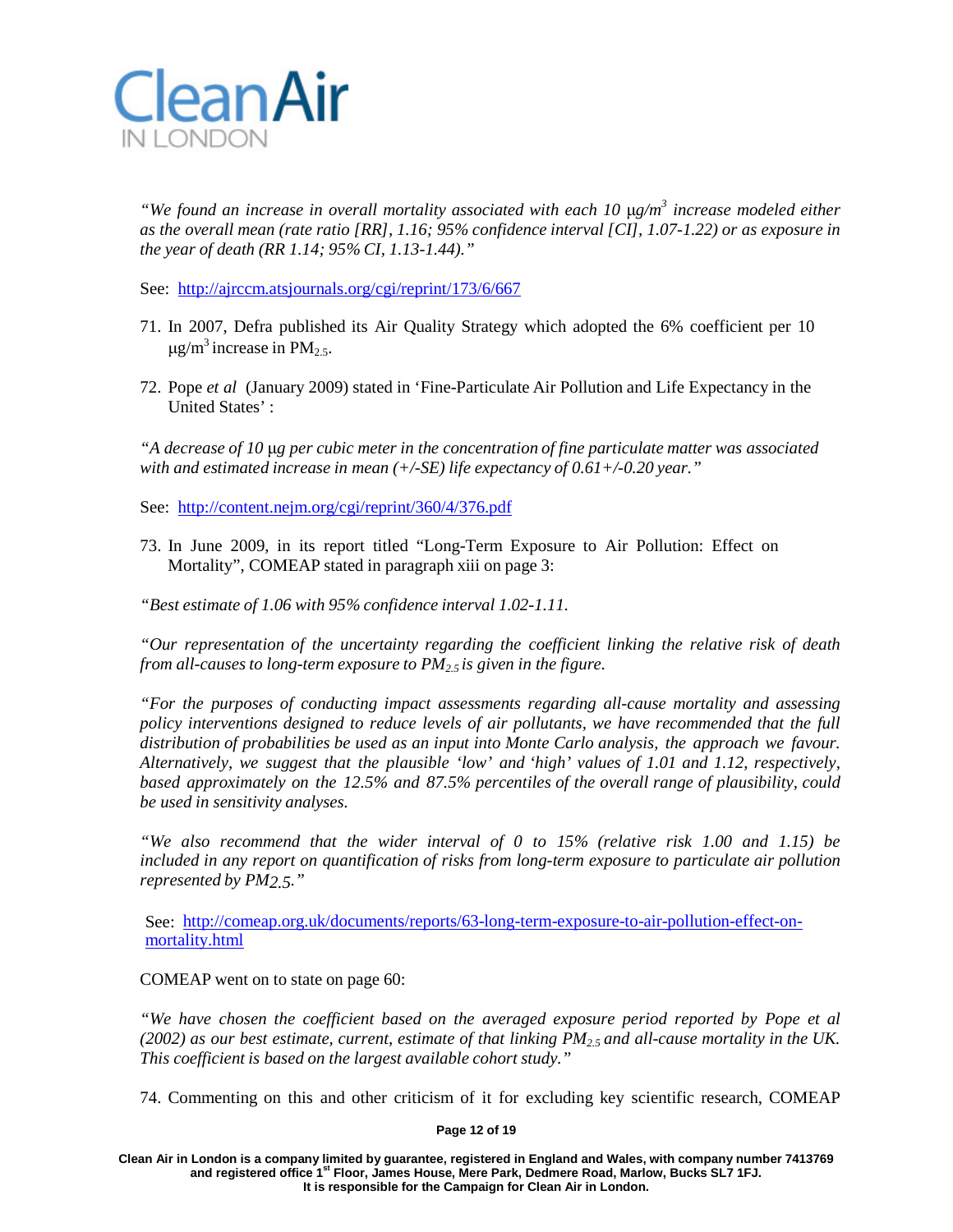

stated in paragraph 1 on page 179 "A cut-off date of early 2006 was adopted for published work which was considered in detail. We note that this, unfortunately, excludes an important and influential review by Pope and Dockery (2006) and recommend reading of that review to readers of this report."

- 75. In other words, based on cohort studies, COMEAP 2009 proposed a hazard rate (or risk coefficient) for long term exposures of 6.0% per 10  $\mu$ g/m<sup>3</sup> increase in annual mean PM<sub>2.5</sub> for those aged 30 years and over.
- 76. CCAL urges the EAC to consider the Peer Review comments submitted on COMEAP's draft report (see Appendix 1 of COMEAP 2009) which include serious criticisms of its choice of coefficients and of the elicitation process used by COMEP.

See: [http://comeap.org.uk/documents/reports/63-long-term-exposure-to-air-pollution-effect](http://comeap.org.uk/documents/reports/63-long-term-exposure-to-air-pollution-effect-on-mortality.html)[on-mortality.html](http://comeap.org.uk/documents/reports/63-long-term-exposure-to-air-pollution-effect-on-mortality.html)

77. CCAL urges the EAC to consider Defra's report on the impact of delay in comply with air quality laws on race. It is titled 'UK notification to the European Commission to extend the compliance deadline for meeting  $PM_{10}$  limit values in ambient air to 2011, Race Equality Impact Assessment (England)'.

78. CCAL is not aware of any update on total societal costs since that in Table 2.14 on page 90 of Defra's Air Quality Strategy 2007 (AQS):

<http://www.defra.gov.uk/publications/2011/03/26/air-quality-strategy-vol1-pb12654/>

While 6% remains the COMEAP 2009 recommendation, the range for 2005 societal costs is £8.582 bn to £20.165 bn. The 7 to 8 months appeared in the Foreword of the same Defra AQS.

79. Applying COMEAP 2009 recommendations using the Precautionary Principle suggests a coefficient of 15%. Even however at a lower 12%, the societal costs were £16.238 bn to £38.115 bn in 2005 (per Table 2.14 in the Defra AQS referred to above).

# **APPENDIX 2 CCAL's lay calculation of premature deaths due to PM2.5 in the UK in 2005**

80. The European Topic Centre on Air and Climate Change estimated in its paper titled 'Health Impacts and Air Pollution – An exploration of factors influencing estimates of air pollution impact upon the health of European citizens' in December 2008 that there were 51,537 premature deaths attributable to exposure to ambient  $PM_{10}$  concentrations in the UK in 2005 (Table 1.1 on page 8).

See: [http://air-climate.eionet.europa.eu/reports/ETCACC\\_TP\\_2008\\_13\\_HealthImpact\\_AirPoll](http://air-climate.eionet.europa.eu/reports/ETCACC_TP_2008_13_HealthImpact_AirPoll)

81. CCAL has calculated the number of premature deaths due to  $PM_{2.5}$  in the UK in 2005 using

### **Page 13 of 19**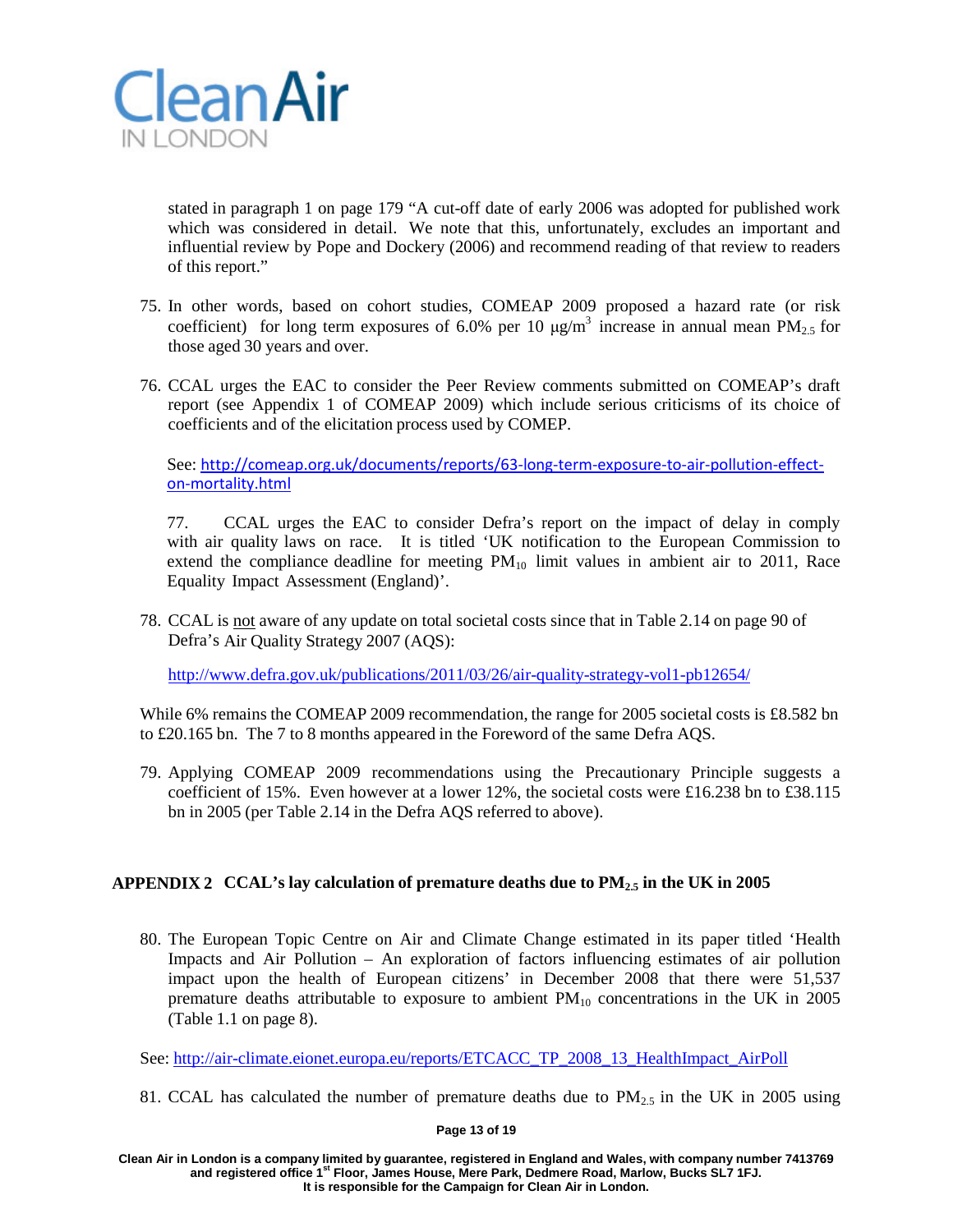

three separate methods. **CCAL's first estimate** - The European Environment Agency's report titled 'Spatial assessment of PM10 and ozone concentrations in Europe (2005)' provides (in Figure 3.4 on page 20) an estimate of around 650 premature deaths per million i.e. 61 times  $650 = 39,650$  premature deaths due to PM<sub>10</sub> (or PM<sub>2.5</sub>) in the UK in 2005.

See: [http://www.eea.europa.eu/publications/spatial-assessment-of-pm10-and-ozone](http://www.eea.europa.eu/publications/spatial-assessment-of-pm10-and-ozone-concentrations-in-europe-2005-1)[concentrations-in-europe-2005-1](http://www.eea.europa.eu/publications/spatial-assessment-of-pm10-and-ozone-concentrations-in-europe-2005-1)

82. **CCAL's second estimate** is based on the methodology in its letters to Mayor Johnson dated 20 September and 17 November 2009 respectively. The total number of UK deaths (all ages) in 2005 was 582,700 (Annex B, Table B1 on page 97 of the report via the link below)

[http://www.ons.gov.uk/ons/rel/kpvs/key-population-and-vital-statistics/no--32--2005-edition/key-](http://www.ons.gov.uk/ons/rel/kpvs/key-population-and-vital-statistics/no--32--2005-edition/key-population-and-vital-statistics.pdf) [population-and-vital-statistics.pdf](http://www.ons.gov.uk/ons/rel/kpvs/key-population-and-vital-statistics/no--32--2005-edition/key-population-and-vital-statistics.pdf)

Less 1.9% to get deaths of people aged 30 and above (per CCAL letter to Mayor Johnson dated 17 November) =  $571,629$  deaths

Exposed to 10.144  $\mu$ g/m<sup>3</sup> PM<sub>2.5</sub> as the UK population-weighted average for 2005 (see Appendix 3).

Gives for  $PM_{2.5}$  and  $PM_{10}$  (i.e. assuming  $PM_{2.5}$  and  $PM_{10}$  premature deaths are the same as seems to be current government policy):

| 6\% adjusts to $5.74\%$   | $=$ 32,811 premature deaths |
|---------------------------|-----------------------------|
| 12\% adjusts to $10.86\%$ | $= 62,079$ premature deaths |
| 15\% adjusts to 13.22\%   | $= 75,569$ premature deaths |

Therefore, assuming COMEAP's 6% coefficient (2009) gives 32,800 premature deaths for 2005 using the same 6% assumption and the same other parameters (ie  $10.144 \mu g/m<sup>3</sup>$  of anthropogenic (i.e. man-made)  $PM_{2.5}$ ) used in the Defra AQS 2007.

83. **CCAL's third estimate** uses the methodology indicated by Professor Kunzli *et al* (2001). A calculation of the equivalent to 7 to 8 months across 61 million people.

Using (say) 7.5 months, as the average for 61 million people, CCAL calculates:

(Premature deaths in 2005) x (105 x 9.8 x 12) = (7.5 months x 61m). Hence, premature deaths for 2005 constant levels of  $PM_{2.5}$  is 37,050.

Where 105 is the number of years for the whole cohort to die and 9.8 is the average life lost per victim and 12 converts it to months.

84. **CCAL therefore estimates that between 33,000 to 40,000 people died prematurely due to PM2.5 (or PM10) in the UK in 2005 assuming COMEAP 2009's 6% coefficient. The number may be as high as 51, 537.**

#### **Page 14 of 19**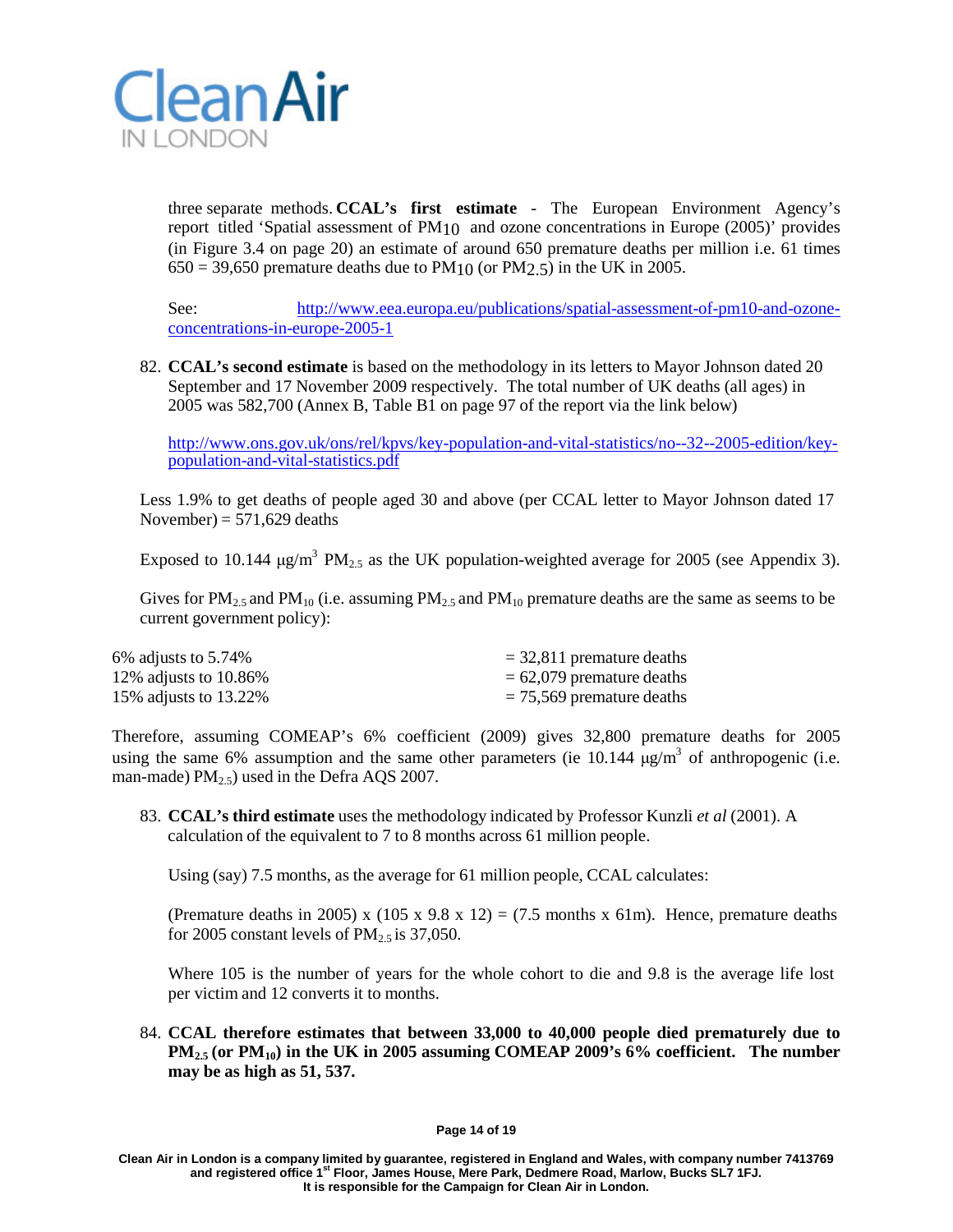

- 85. Assuming CCAL is correct, pending a better estimate from the government, it is not unreasonable to assume there have been some  $350,000$  premature deaths due to  $PM_{2.5}$  and/or PM<sub>10</sub> over the last 10 years compared to the 81,000 premature deaths one might have assumed from COMEAP or government published figures. In CCAL's view, this 'gap' of over 250,000 may represent one of the biggest public health failings or 'cover-ups' in modern history.
- 86. CCAL is concerned separately, based on a close reading of the Peer Review of the COMEAP 2009 report, that COMEAP may be substantially underestimating the health impact at 6% per 10 μg/m<sup>3</sup> PM<sub>2.5</sub>. Higher coefficients of 12%, 15%, 16% and/or 17% are possible.

### **APPENDIX 3 Agreed calculation of Premature Deaths due to PM2.5 in London in 2005**

CCAL and the Health Protection Agency (HPA) have used national average annual  $PM_{2.5}$  concentrations from Defra's Air Quality Strategy 2007 to calculate the Attributable Deaths in London in 2005 due to exposure to  $PM_2$ , and the following further assumptions:

- i. London has the same anthropogenic  $PM_{2.5}$  (i.e. man-made fine particles) annual average population-weighted mean as the whole UK of 10.144  $\mu$ g/m<sup>3</sup> (gravimetric) (see Table 2.11 on page 87 of Volume 3 of Defra's Air Quality Strategy 2007) in 2005. See
- ii. http://archive.defra.gov.uk/environment/quality/air/airquality/publications/stratreviewanalysis/chap-2-icgb.pdf
- iii. Note that Defra assumed (on page 87) the level of non-anthropogenic  $PM_{2.5}$  to be constant and estimated it to be about 3.37  $\mu$ g/m<sup>3</sup> annual average population-weighted mean.
- iv. Dr Heather Walton of the Health Protection Agency confirmed in a presentation to the Air Quality Summit held on 30 November 2009 that Inner London is estimated to have exposure levels for PM<sub>2.5</sub> 50% higher than the UK national average i.e. 15.216  $\mu$ g/m<sup>3</sup>;
- v. 52,995 total deaths in London in 2005 from Table 4.1b on page 57 of National Statistics: Key Population and Vital Statistics, Local and Health Authority Areas. These deaths comprised 17,650 in Inner London and 35,345 in Outer London. See: [http://www.ons.gov.uk/ons/rel/kpvs/key-population-and-vital-statistics/no--32--2005-edition/key](http://www.ons.gov.uk/ons/rel/kpvs/key-population-and-vital-statistics/no--32--2005-edition/key-population-and-vital-statistics.pdf)[population-and-vital-statistics.pdf](http://www.ons.gov.uk/ons/rel/kpvs/key-population-and-vital-statistics/no--32--2005-edition/key-population-and-vital-statistics.pdf)
- vi. the death rate of those dying before 30 years of age as 1.9% of total deaths from Table 6.1 on page 47 of National Statistics, Population Trends, No. 124, Summer 2006. See: [http://www.ons.gov.uk/ons/rel/population-trends-rd/population-trends/no--124--summer-](http://www.ons.gov.uk/ons/rel/population-trends-rd/population-trends/no--124--summer-2006/population-trends.pdf) [2006/population-trends.pdf](http://www.ons.gov.uk/ons/rel/population-trends-rd/population-trends/no--124--summer-2006/population-trends.pdf)
- vii. calculated that there were  $52,995 \times (1 0.019) = 51,988$  total deaths in London in 2005 of people aged 30 and above split between 17,315 in Inner London and 34,673 in Outer London; and
- viii. applied the recommendations from COMEAP's 2009 Report to use a coefficient of 6% per 10

### **Page 15 of 19**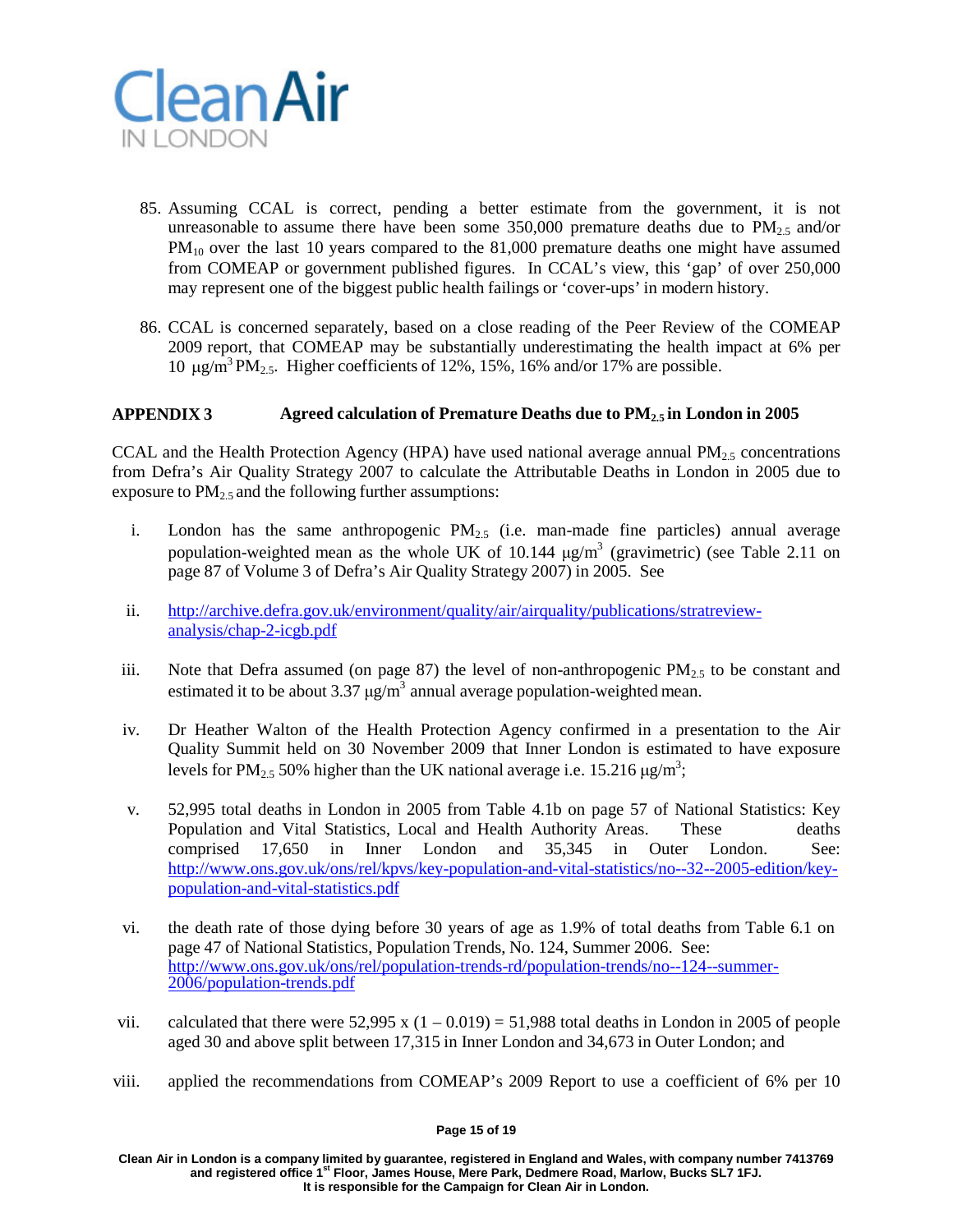

 $\mu$ g/m<sup>3</sup> of PM<sub>2.5</sub> as the best estimate of Attributable Deaths, with a sensitivity of 12% and a wider interval of 15% (which COMEAP said should be used in any report on quantification of risks from long-term exposure to air pollution represented by  $PM_{2.5}$ .

The calculation of premature deaths is explained in the footnote on page 46 of the COMEAP 2009 Report. It says:

*"If the new concentration change in population-weighted mean for the policy interest is –x* μ*g/m 3 (with a negative sign as the analysis usually concerns reductions), then the new RR [Relative Risk] for an x*  $\mu$ g/m<sup>3</sup> reduction is calculated as 1.06<sup>x/10</sup> [assuming 1.06 is the RR for a 10  $\mu$ g/m<sup>3</sup> increase in PM<sub>2.5</sub>]. *As the equation represents a curved relationship, concentration increments need to be identified as increases or decreases – the new RR will have a different value for a given concentration increment depending on whether it is for an increase or a decrease."*

CCAL and the HPA have therefore used the above log-linear function to scale the results to ensure an accurate number and applied the resulting RR to the number deaths of people of 30 years of age and older.

The agreed calculations for London in 2005 using the different coefficients and assuming 1.5 times UK average population-weighted exposures for Inner London and 1.0 times for Outer London are:

| $6\%$ :  | Attributable Deaths = 17,315 x (1 - 1.06 <sup>-15,216/10,000</sup> ) + 34,673 x (1 - 1.06 <sup>-10,144/10,000</sup> ) = 3,459 |
|----------|-------------------------------------------------------------------------------------------------------------------------------|
| $12\%$ : | Attributable Deaths = 17,315 x (1 - 1.12 <sup>-15.216/10.000</sup> ) + 34,673 x (1 - 1.12 <sup>-10.144/10.000</sup> ) = 6,508 |
| $15\%$ : | Attributable Deaths = 17,315 x (1 - 1.15 <sup>-15.216/10.000</sup> ) + 34,673 x (1 - 1.15 <sup>-10.144/10.000</sup> ) = 7,900 |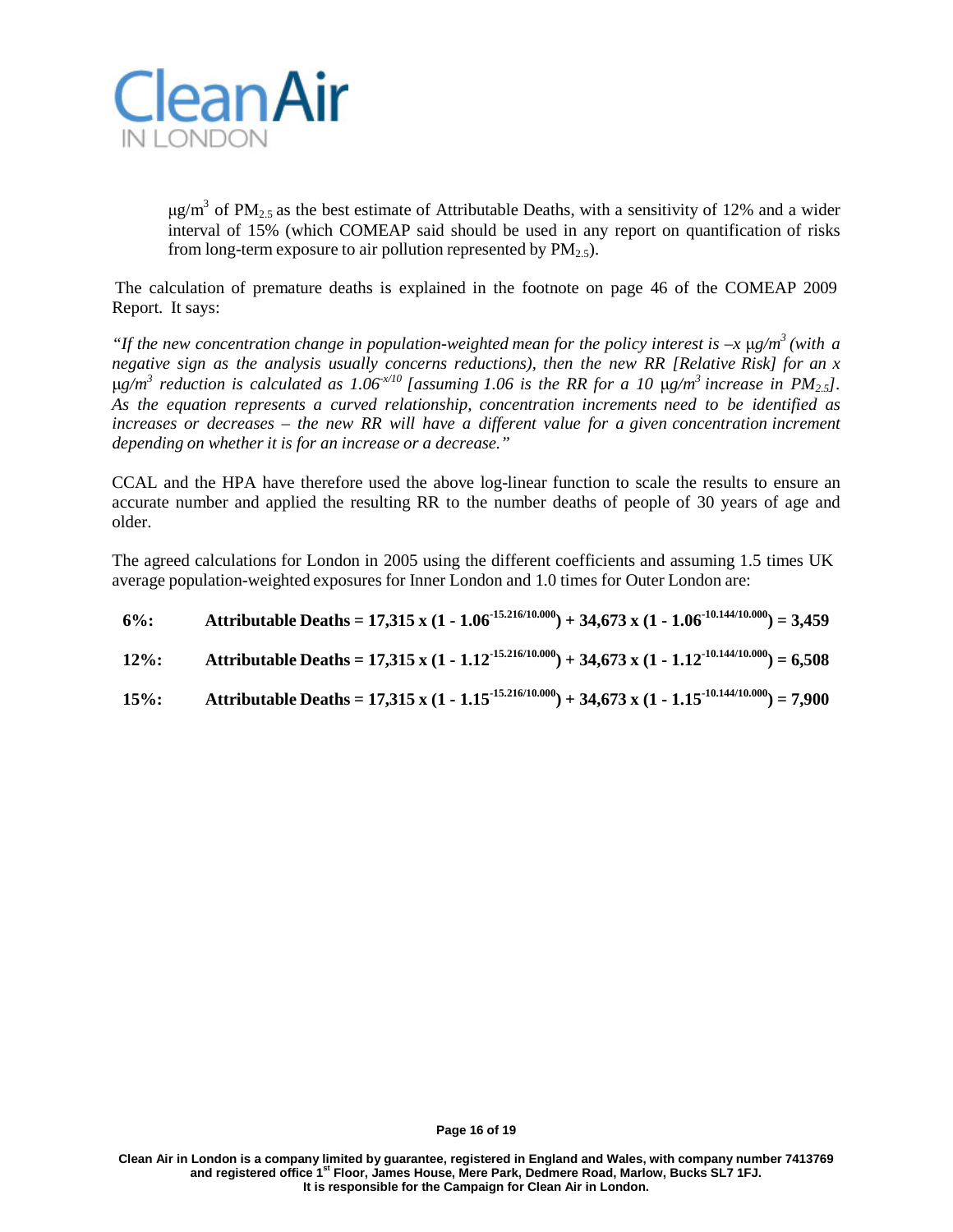

Previously CCAL had simply applied the RRs of 1.06, 1.12 and 1.15 figures for the 10.144  $\mu$ g/m<sup>3</sup> reduction in  $PM_{2.5}$  as indicated on page 46 of the COMEAP Report 2009 can be done as an approximation. The differences for a 15.216  $\mu$ g/m<sup>3</sup> and 10.144  $\mu$ g/m<sup>3</sup> reduction in PM<sub>2.5</sub> become:

Instead of 6%:  $1 - 1.06^{15.216/10.000} = 8.48\%$  1 - 1.06<sup>-10.144/10.000</sup> = 0.0574 i.e. 5.74% Instead of 12%: 1 - $1.12^{-15.216/10.000} = 15.84\%$  1 -  $1.12^{-10.144/10.000} = 0.1086$  i.e. 10.86% Instead of 15%: 1 - 1.15<sup>-15.216/10.000</sup> =

 $19.16\% \qquad 1 - 1.15^{-10.144/10.000} = 0.1322$  i.e. 13.22%

**APPENDIX 4 Health risks - Nitrogen dioxide (NO2)**

- 87. At Environmental Protection UK's autumn conference on 12 November 2009, CCAL recollects Professor Jonathan Ayres, Chairman of COMEAP, making a personal comment (i.e. not official COMEAP policy) to the whole meeting that public exposure to ambient concentrations of nitrogen dioxide in the urban environment is 'irrelevant' for public health. CCAL recollects Professor Ayres went on to emphasise though that  $NO<sub>2</sub>$  has the advantage of being very easy to monitor and it is a reliable indicator of hazardous vehicle emissions. Despite these important clarifications, CCAL considers that Professor Ayres' personal comments could be a source of public confusion and therefore merit clarification from the government.
- 88. In a written question on 27 October 2009, Lord Berkeley asked:

*"To ask Her Majesty's Government what harmful air pollutants are likely to be present in ambient air when concentrations of nitrogen dioxide (NO2) are high; and in what proportions."*

89. Lord Davies of Oldham replied in a statement:

*"Nitrogen dioxide (NO2) arises directly and indirectly from combustion processes. Concentrations are generally highest close to their emission sources, primarily road transport followed by the power generation industry and other industrial and commercial sector sources.*

*"The nature of the combustion processes and fuel used will determine the presence of other pollutants, such as particulate matter, polycyclic aromatic hydrocarbons, benzene, carbon monoxide and sulphur dioxide. It is not possible to define the proportions that these pollutants may be present in at any particular location at any one time. Proportions will vary with time, the distance from sources, meteorology, and chemistry depending on the type of combustion processes and emissions released."*

See: <http://www.theyworkforyou.com/wrans/?id=2009-10-27a.138.0>

90. Please see COMEAP's statement on the quantification of the effects of long-term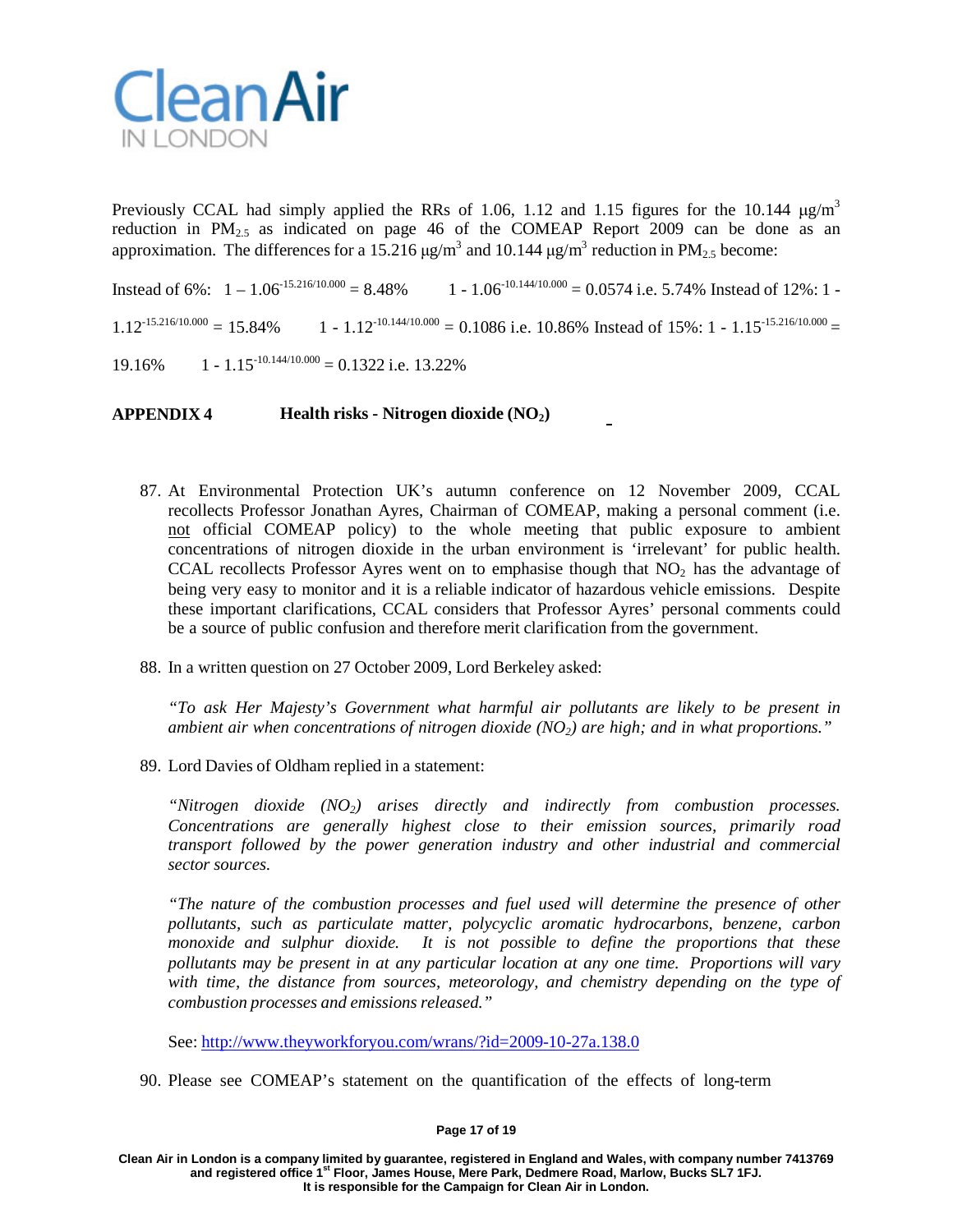

exposure to nitrogen dioxide on respiratory morbidity in children (October 2009)

See: <http://comeap.org.uk/documents/statements/44-statement-and-supporting-papers.html>

- 91. Please note that WHO confirmed in 2006 its concerns about the health impact of exposure to NO2. In this respect, Dr Michal Krzyzanowski (who lead that report) expressed a personal view to CCAL that there has been much less research into the health effects of  $NO<sub>2</sub>$  than that for  $PM_{2.5}$  and  $PM_{10}$ . He commented similarly to CCAL that  $NO_2$  concentrations should not be made worse by measures to reduce other pollutants.
- 92. Please note that recent research by David Carslaw that indicates  $NO<sub>2</sub>$  levels may not fall as levels of oxides of nitrogen (NOx) fall e.g. with newer standards for European vehicle emissions.

**Page 18 of 19**